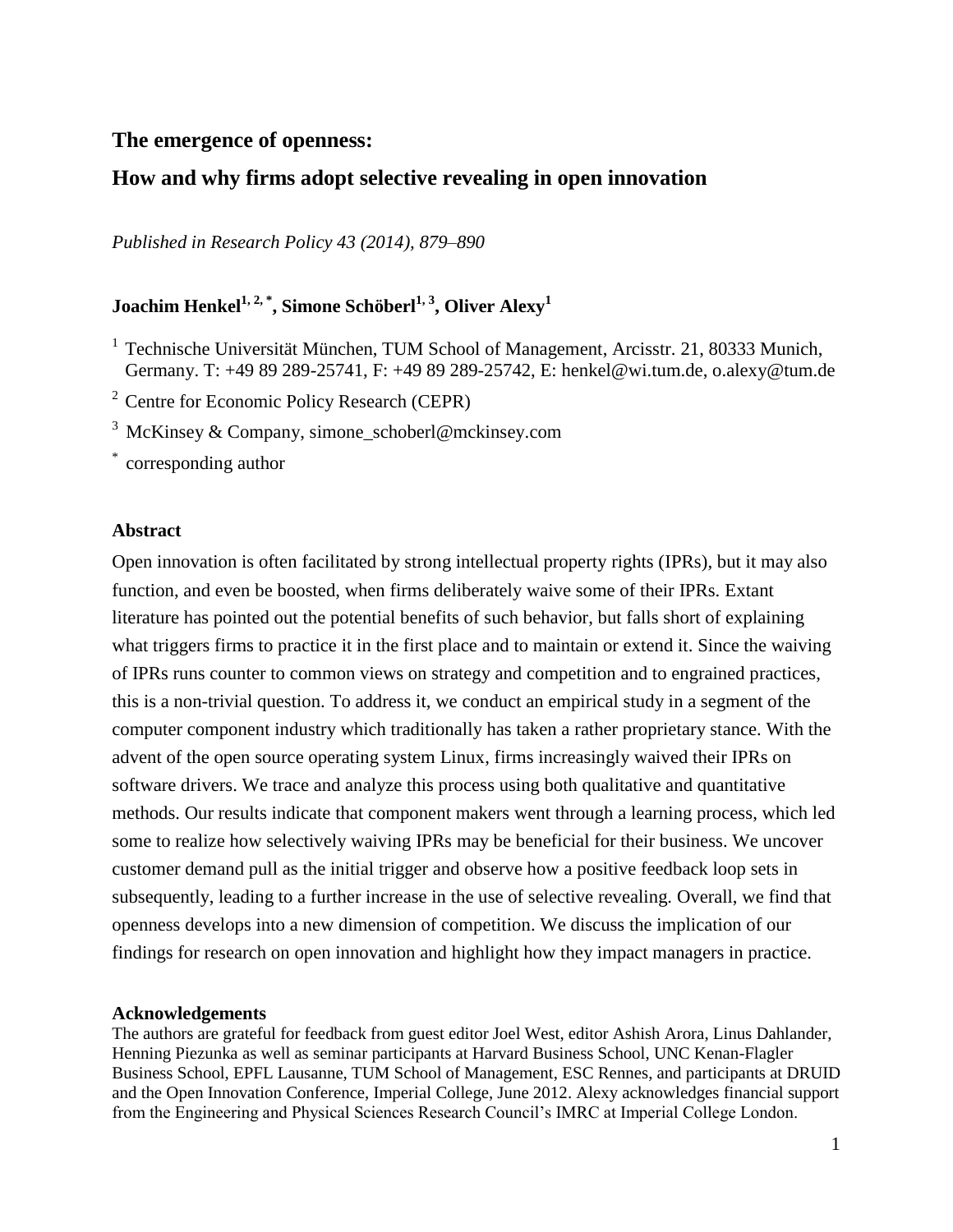#### **1 Introduction**

In essence, innovators have two means of maintaining exclusivity to innovation-related knowledge: secrecy and legal exclusion rights. When practicing outbound or the 'coupled' type of open innovation, the latter characterized by combining inflows and outflows of knowledge [\(Enkel et al., 2009\)](#page-35-0), the innovator by definition gives up secrecy on the outbound knowledge. Yet, legal exclusion rights may remain and, it has been argued, these are often beneficial or even necessary for successful open innovation [\(Arora et al., 2001;](#page-34-0) [Chesbrough, 2003&](#page-34-1) [2006a\)](#page-34-2).

But open innovation may also function without exclusion rights, in situations where legal protection is either ineffective or voluntarily waived by the innovator. The latter case, termed "selective revealing" by Henkel [\(2006\)](#page-35-1), is most interesting from a strategic perspective. Contrary to received wisdom, various studies have shown that firms may benefit from voluntarily waiving some of their intellectual property rights (IPRs) in an open innovation process (e.g., [Chesbrough](#page-34-3)  [and Appleyard, 2007;](#page-34-3) [Pisano, 2006;](#page-36-0) [West, 2003\)](#page-36-1). In doing so, they may, among other things, increase the efficiency and effectiveness of their R&D efforts by enticing other actors to join in co-creation of value or increasing their chances at standard setting.

Yet, for firms steeped in the paradigm of closed innovation, the transition to open innovation is challenging—and in particular the adoption and implementation of selective revealing [\(Alexy](#page-34-4)  [et al., 2013b\)](#page-34-4). Waiving legal exclusion rights entails obvious risks, while the benefits are uncertain and need to be proven. Indeed, it has been observed that while we have tremendously increased our understanding of open innovation and selective revealing, we still do not fully comprehend how closed firms move to open innovation in general, and to selective revealing in particular [\(Alexy and Dahlander, 2013;](#page-34-5) [Christensen et al., 2005\)](#page-34-6). We thus ask *how and why do firms try out selective revealing in open innovation, and what determines if they subsequently*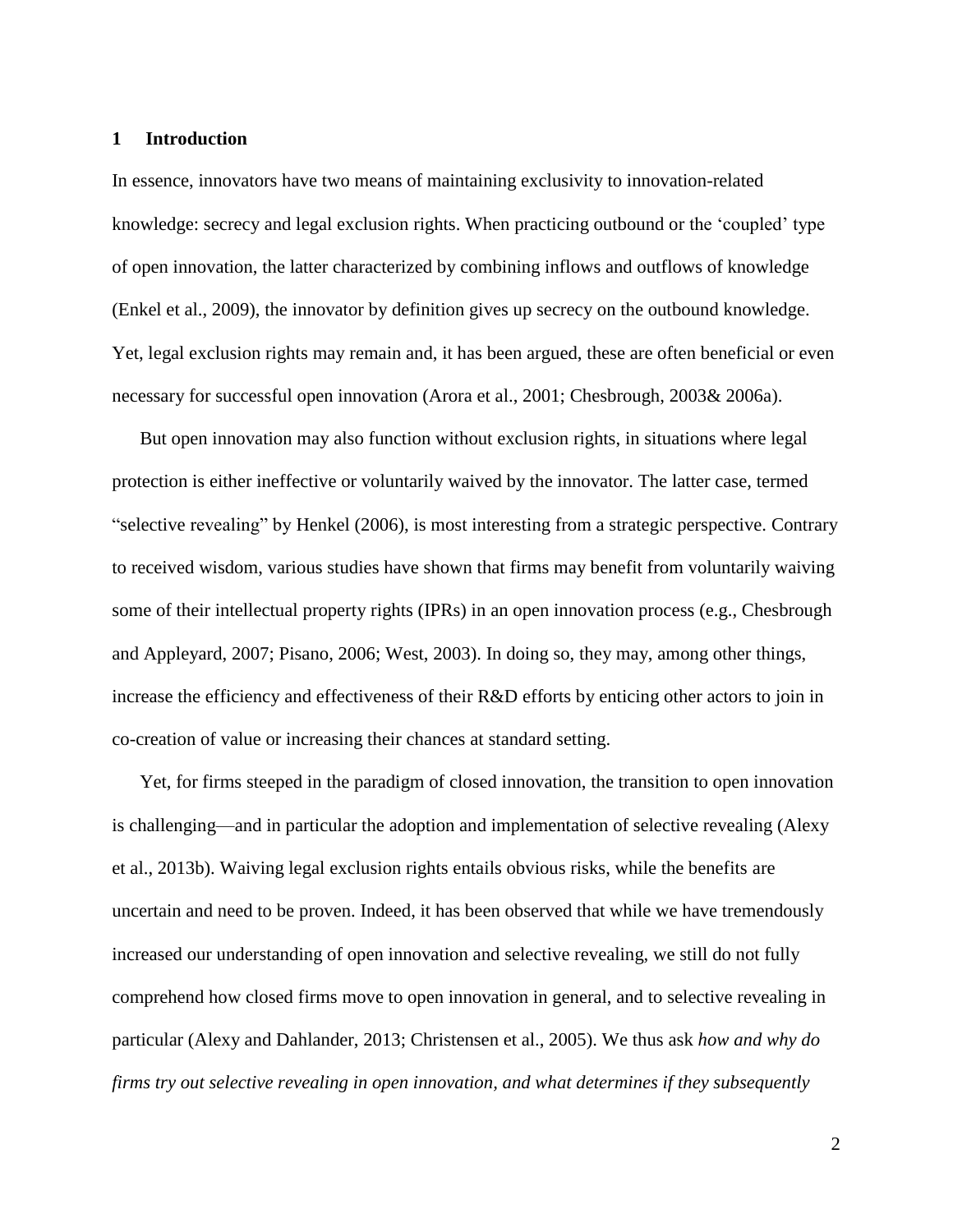*maintain or even extend this engagement*? This question is important since, first, selective revealing has a large potential—and also considerable risks—for improving innovation efficiency and effectiveness, and second, most industries are still characterized by tight protection of IP and might be ripe for such a learning process.

Since our research question is best described as "intermediate theory research," we use a multi-method design linking qualitative with quantitative methods [\(Edmondson and McManus,](#page-35-2)  [2007\)](#page-35-2). Our empirical setting is the embedded component industry, which has historically taken a rather strict proprietary stance on IP and now seems to be opening up. Taking a process perspective, we analyze the emergent strategies of embedded component manufacturers (ECMs) with respect to the revealing of driver source code for the Linux operating system. As Linux drivers may be kept proprietary with their source code secret, they are perfectly suited for studying strategic decisions about openness.<sup>1</sup> Furthermore, a driver is strictly complementary to the corresponding component, such that the bundle of both has to be seen as one product. The case we study is thus markedly different from the logic of giving away a program as open source software (OSS) in order to increase demand for (non-strictly) complementary offerings [\(e.g.,](#page-36-2)  [Raymond, 1999\)](#page-36-2). Rather, revealing a driver amounts to disclosing the blueprint of a part of the focal product. We began by conducting 16 in-depth interviews and document analysis, followed by a survey addressing the entire population of ECMs in three sectors: processors, single-board computers, and data acquisition cards.

Our main findings provide a first picture of the emergence of openness in an industry. For

 $\overline{a}$ 

 $<sup>1</sup>$  ECMs distribute their (compiled) drivers as part of the components they sell. If the drivers were to be considered</sup> "derivative work" of Linux in the sense of the GPL, then such distribution would require making the source code available to the receiver of the compiled code. Drivers are commonly not considered derivative work, though (unless of course they contain code under the GPL). While there is some controversy, it is accepted practice to provide Linux drivers in compiled form only [\(for a discussion, see Henderson, 2006\)](#page-35-3).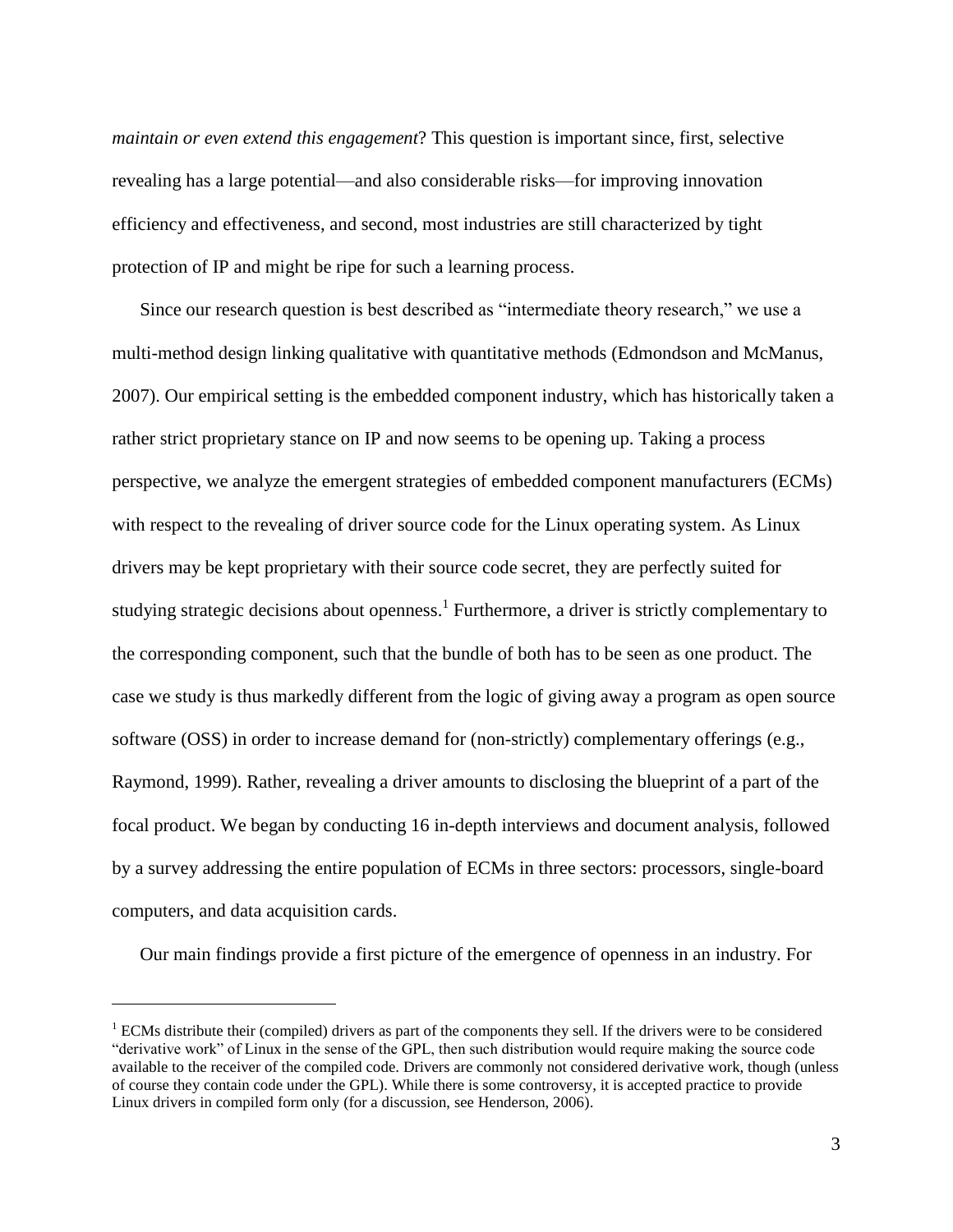ECMs, the growing importance of Linux triggered a change in the revealed preferences of customers, who hitherto had taken closedness of drivers for granted. Because Linux is OSS, customers now expected the driver source code to be publicly available. It was this *demand pull* that led ECMs to rethink the established practice of keeping drivers closed. The interplay of increasingly articulated customer need for openness and ECMs' experiences with openness over time initiated a *positive feedback loop* increasing average levels of selective revealing. Eventually, this process facilitated the emergence of openness not only as a phenomenon, but as a *new dimension of competition*. In elaborating on these three mechanisms (demand pull, feedback loop, new competitive dimension), we extend our understanding of open innovation, and the emergence and implications of selective revealing in this context.

#### **2 Background**

A broad and growing literature addresses potential advantages of open innovation over closed innovation [\(Dahlander and Gann, 2010;](#page-35-4) [West and Bogers, 2013\)](#page-37-0). In particular, questions about organizations purposefully sharing knowledge with external actors have received increasing attention in the literature (e.g., [Clarkson and Toh, 2010;](#page-35-5) [Polidoro and Toh, 2011\)](#page-36-3). Sharing knowledge across firm boundaries does not imply that the originator of this knowledge relinquishes ownership. Quite the contrary—it has been argued that strong IPRs are often beneficial and potentially even necessary for open innovation [\(Chesbrough, 2003&](#page-34-1) [2006a;](#page-34-2) [Hagedoorn and Ridder, 2012;](#page-35-6) [West, 2006\)](#page-36-4). Examples include R&D alliances between biotech and pharmaceutical companies [\(Chesbrough, 2003\)](#page-34-1), contributions to open standards such as UMTS in the ICT industries [\(Simcoe, 2006\)](#page-36-5), commercial engagement in OSS [\(Fosfuri et al.,](#page-35-7)  [2008\)](#page-35-7), or transactions on markets for technologies [\(Arora et al., 2001\)](#page-34-0) such as those offered by open innovation intermediaries [\(Jeppesen and Lakhani, 2010\)](#page-35-8).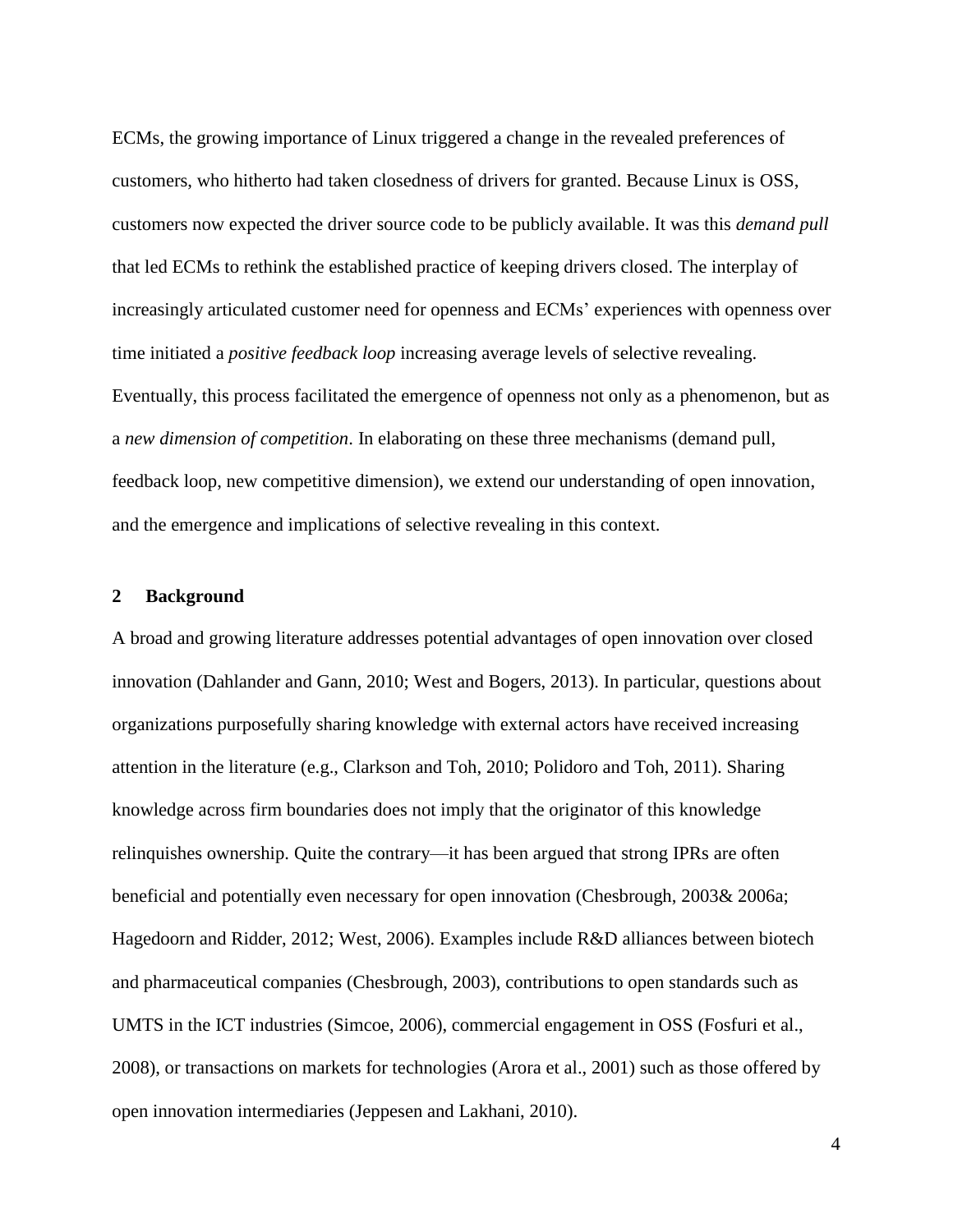In other instances, though, innovators may benefit by sharing their knowledge (and thus giving up secrecy) *and* waiving, or not establishing in the first place, legal exclusion rights to it. Harhoff et al. [\(2003\)](#page-35-9) have termed this behavior "free revealing." However, this notion is sometimes understood to describe altruistic and intrinsically motivated information sharing. In order to emphasize that we study profit-oriented behavior we use the term "selective revealing" [\(Henkel, 2006\)](#page-35-1), which implies that the focal actor does not reveal out of principle but rather as a result of weighing the commercial pros and cons.

The matrix in Figure 1 illustrates the innovator's choices. The vertical axis describes if innovators deny or grant third parties de-facto access to their innovation-related knowledge (in other words, if they maintain secrecy or not); the horizontal axis, if innovators establish and enforce legal exclusion rights. The figure thus captures the two most important dimensions of the appropriability regime [\(Teece, 1986\)](#page-36-6), IPRs and secrecy, and innovators' choices regarding their use or waiving of these mechanisms.<sup>2</sup> In this context, we are concerned with situations in which IPR protection and secrecy are possible but deliberately waived—selective revealing.

#### *--- Insert Figure 1 about here ---*

Several anticipated benefits will drive if and to what degree firms will engage in selective revealing. Here, marketing and technological benefits feature particularly prominently in the literature (for recent reviews, please see, e.g., [Afuah and Tucci, 2012;](#page-34-7) [Alexy et al., 2013a;](#page-34-8) [Baldwin and von Hippel, 2011;](#page-34-9) [Henkel, 2006;](#page-35-1) [Henkel and Baldwin, 2011\)](#page-35-10). With regards to

 $\overline{a}$ 

<sup>&</sup>lt;sup>2</sup> Figure 1 simplifies in at least two respects. First, the choice at either axis is not a binary and not even a unidimensional one. Second, the first line ("access denied, secrecy") and the first column ("IPRs established and enforced") both need the qualifier "*to the extent possible*," which depends on the prevailing appropriability regime. Note that waiving either IPRs, or secrecy, or both means of protection is different from what Pisano [\(2006\)](#page-36-0) refers to as an "endogenous appropriability regime."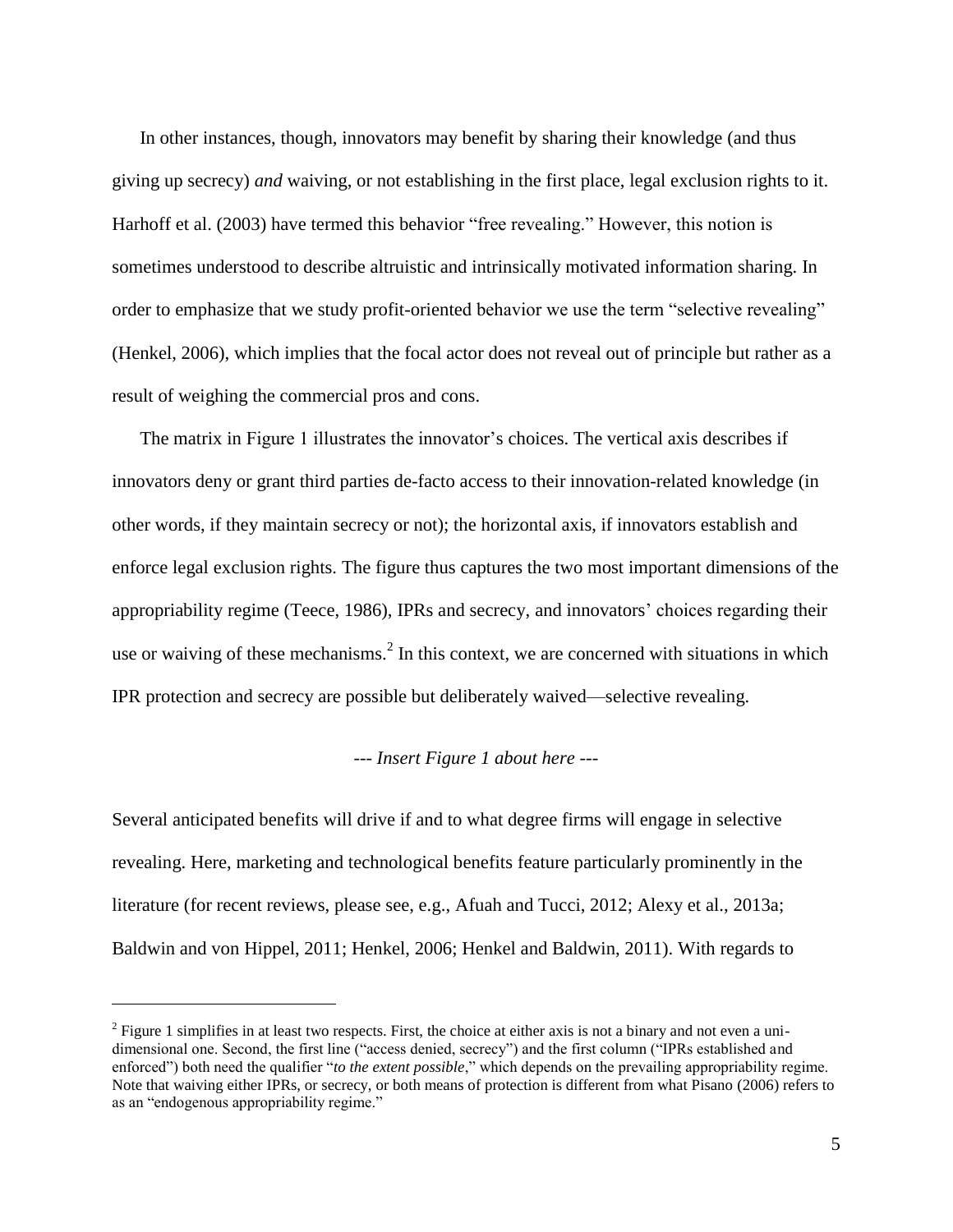marketing-related benefits, this literature highlights positive effects on reputation, word-ofmouth-advertising, and increased opportunities to sell the produce due to price reductions and increased customizability that are the results of selective revealing. Regarding technical aspects, benefits such as reduced production cost, increased reliability, the use of standard components, and access to new markets may allow firms to identify and successfully engage in new opportunities to create and capture value. This is particularly the case given that selective revealing mitigates transaction cost (since no costly bilateral contracting happens) and decreases hold-up (since revealing is a credible and usually irreversible commitment). At the same time, it is clear that selective revealing is not without risk. Beyond the obvious concern about imitation and loss of competitive advantage, $3$  also issues of reduced compatibility, reliability, safety and security, and an increase in maintenance cost may arise.

Thus, firms need to determine on a case-by-case basis if the net benefit of selective revealing is positive. This is precisely the condition captured in "selective" revealing or in the notion of "opening parts" (West, 2003). However, even if selective revealing were to be an (objectively) positive alternative, the presence of strong inertial forces raises questions about when and why firms emphasizing closed innovation will choose to implement it. First, traditional strategizing still puts a strong emphasis on the generation of monopoly rents to be protected through formal and informal mechanism [\(Cassiman and Veugelers, 2002;](#page-34-10) [Winter, 1987\)](#page-37-1). Such strategies may also be reflected in the mission of the IP department [\(Alexy et al., 2009\)](#page-34-11), as well as in the job and skill profiles of employees in R&D [\(Alexy et al., 2013b\)](#page-34-4). These issues give rise to the question of why and how firms move from closed even IP-based open innovation, to open

 $\overline{a}$ 

 $3$  However, as noted by several authors (e.g., [Clarkson and Toh, 2010;](#page-35-5) [Polidoro and Toh, 2011\)](#page-36-3), firms may also strategically benefit from others imitating selectively revealed knowledge.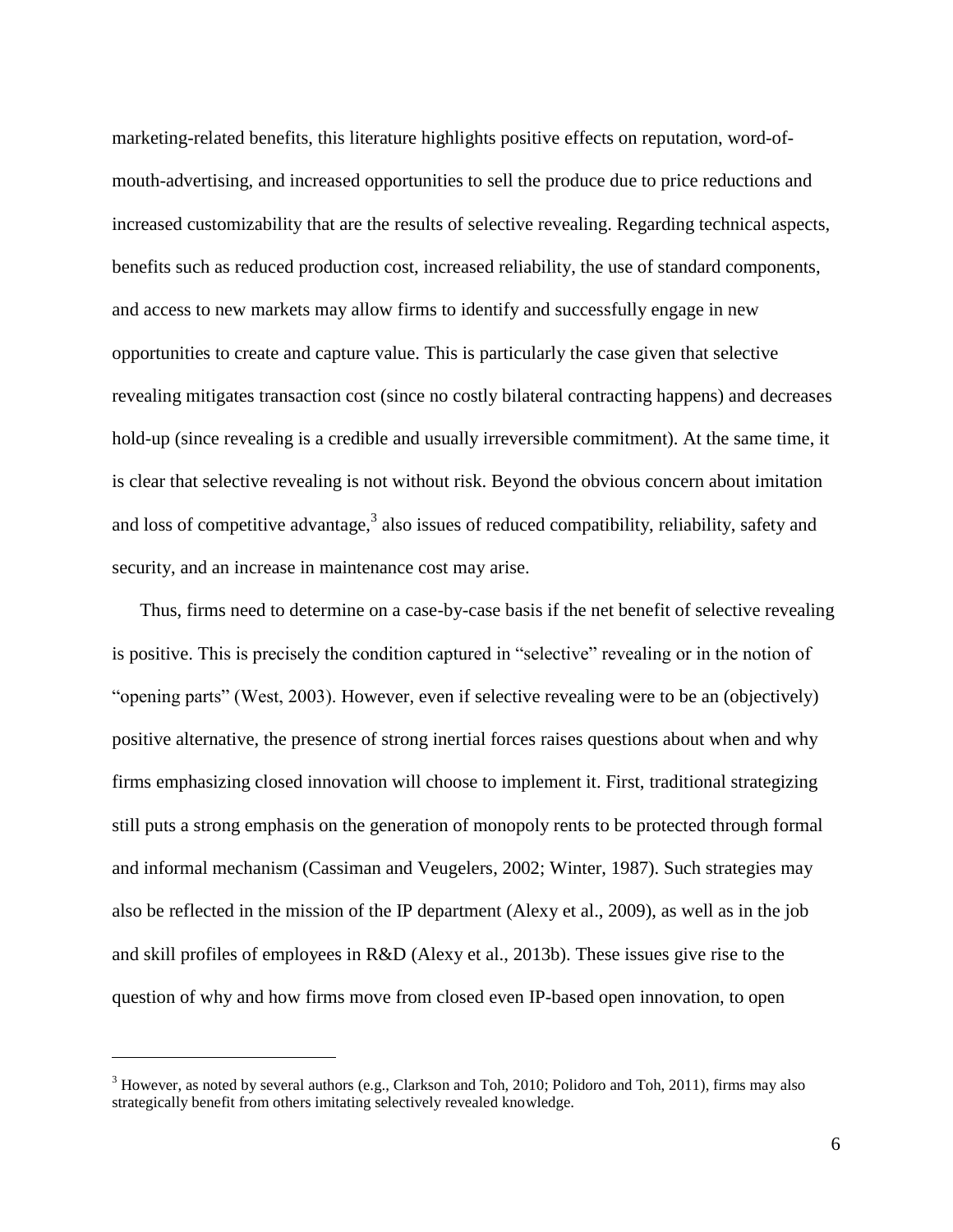innovation embedding selective revealing, and maintain or extend this practice.

#### **3 Data and methods**

#### **3.1 Empirical context**

To answer our research questions, we study the emergence of openness in the sense of selective revealing in subsectors of the computer components industry. We chose embedded processors, embeddable single board computers (SBC), and embeddable data acquisition (DAQ) cards. These components require software programs to run—so-called drivers—which are specific to the operating system used. Since the embeddable component industry is characterized by a high degree of diversity and a high importance of reliability, buyers (who are usually larger device manufacturer) particularly value driver characteristics such as customizability, reliability, the ability to fix problems directly, and adaptability to changing software platforms.

Traditionally, ECMs have taken a rather proprietary stance on IP. They kept drivers secret by distributing them in machine-readable format only and also used copyright for protection, thus positioning themselves in the top left box of Figure 1 (in some cases, they granted source code access under an NDA, which corresponds to the bottom left box). As "extreme cases" [\(Eisenhardt, 1989\)](#page-35-11), ECMs are thus well suited for our study. Notably, with the advent of the Linux operating system and the development of variants particularly relevant to these industries (loosely called "Embedded Linux") selective revealing has become increasingly important to ECMs.

When developing drivers for Linux—a new market ECMs where quick to embrace—they face a choice of whether to keep their drivers secret as before, or whether to release the source code to their customers or even the general public under the General Public License (GPL), the open source license governing the use of Linux. This choice exists because, contrary to popular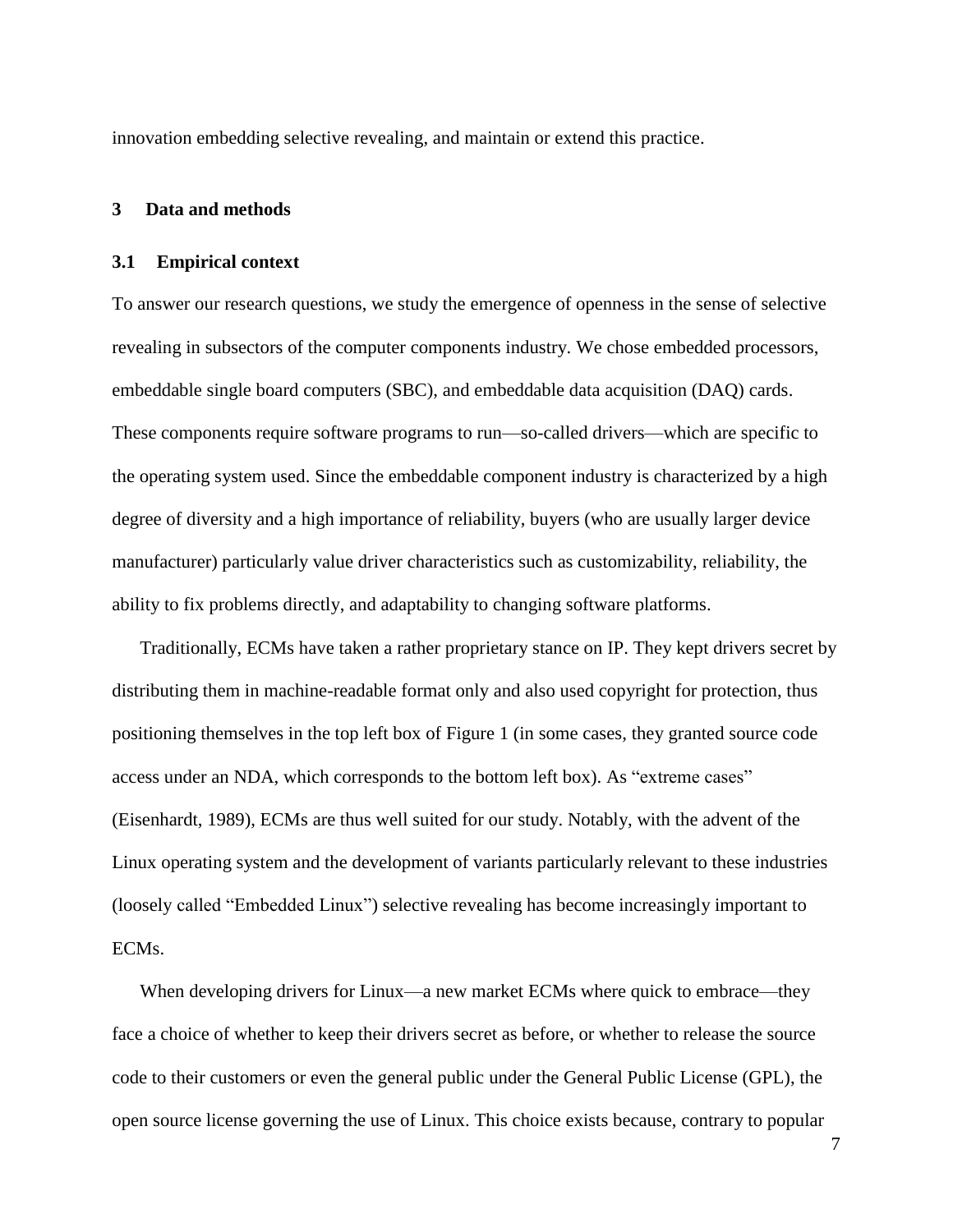belief, revealing drivers for Linux as OSS is not mandatory. Indeed, openness of driver source code exhibits a strong variation between ECMs. It is also a strategically important decision, since it may be the driver that differentiates the product from competing offers. This revealing decision is at the center of our analysis. In more detail, we analyze three aspects of selective revealing: the way in which it is practiced, its level, and the change of this level over time.

#### **3.2 Research design**

 $\overline{a}$ 

In order to gather a complete understanding of the phenomenon in its context, and to ensure well-founded conclusions, we created a sequentially-ordered, mixed-methods research design [\(Edmondson and McManus, 2007;](#page-35-2) [Jick, 1979\)](#page-35-12).

First, we identified a population of 267 firms supposedly manufacturing, for Linux, one of the three types of embedded components mentioned above. To this end, we searched websites dedicated to Embedded Linux, trade journals on embedded components, and vendor catalogues. We tried to contact all of these companies by phone, email, or postal mail to identify a suitable respondent. Of the 247 that could be reached (others might, e.g., have ceased to exist), 35 firms indicated that they were not actively developing for the Linux operating system, reducing our sample population to 212 ECMs. Of these, 20 were not willing to take part in the survey, leaving us with 192 firms. With a subgroup of these, plus select customers, we conducted a total of 16 semi-structured interviews (see Section [4.1\)](#page-8-0) inquiring, for example, why companies had started to engage in selective revealing and which advantages customers expected.<sup>4</sup>

<sup>&</sup>lt;sup>4</sup> While Henkel [\(2006\)](#page-35-1) also looks at Embedded Linux, we would like to emphasize that this study is substantially different. First and foremost, it is a separate data collection effort that is the basis of the second author's PhD dissertation [\(Käs, 2008\)](#page-36-7). As to a potential overlap, we cannot exclude the possibility that a few firms are in both samples, but this would be a pure coincidence. Second, the revealing decision in the two papers is also substantially different. In our study, there is no legal obligation to license these drivers as OSS, and so the revealing decision is truly voluntary. In contrast, respondents in the study by Henkel [\(2006\)](#page-35-1) mostly created "derivative work" of Linux and thus were obliged to disclose the source code. Their choice was one of timing only.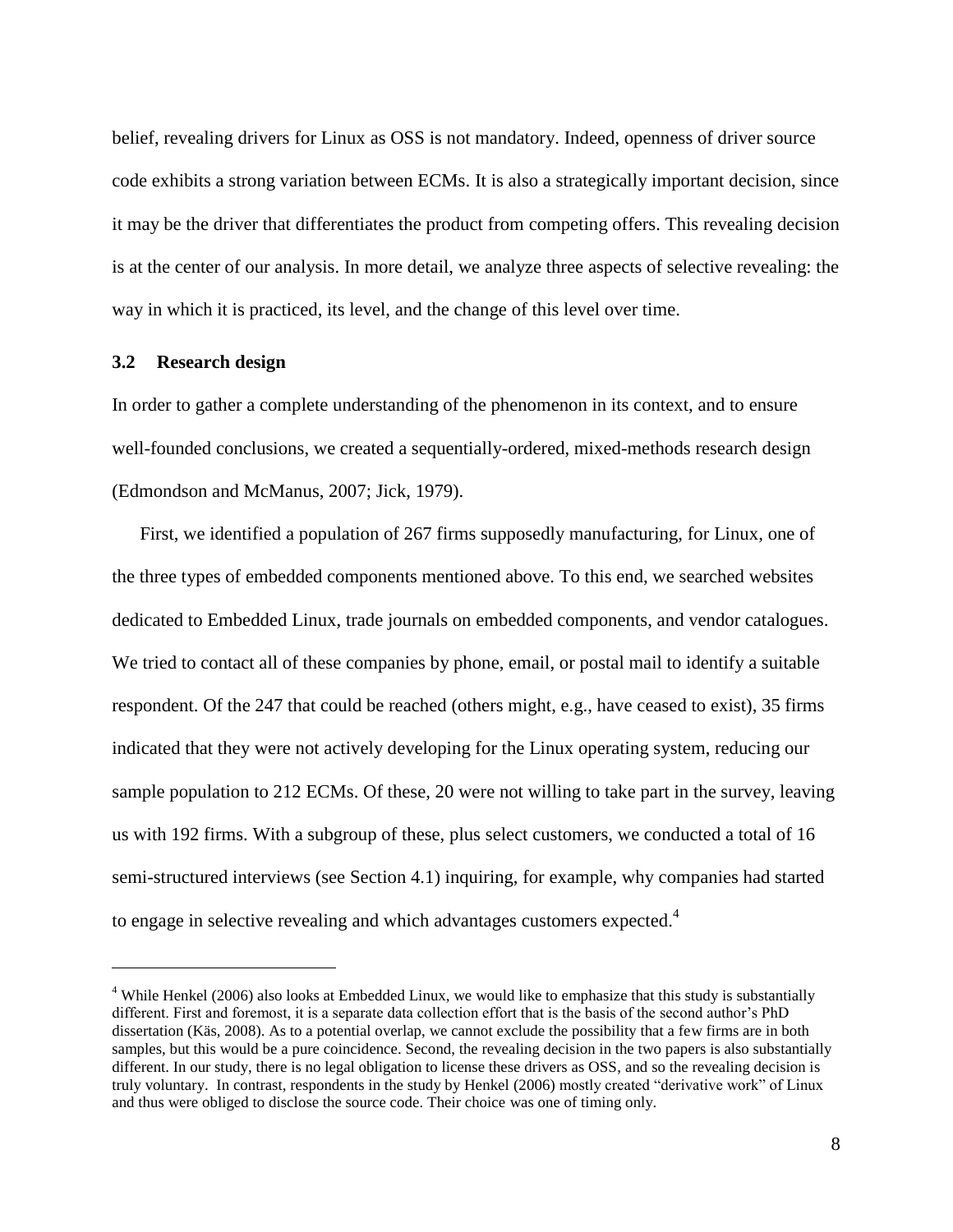Second, we gathered archival data on our entire population of ECMs such as conference presentations, mailing lists, firm websites, industry journals, technical whitepapers, and product catalogues.

Third, based on the data gathered from these two sources and existing literature, we developed a large-scale survey (see Section [5.1\)](#page-16-0), which was subsequently distributed to all 192 ECMs. Thus, qualitative and quantitative methods complemented each other, with interview and archival data used for substantiating a conceptual framework that could then be tested using quantitative methods [\(Eisenhardt and Graebner, 2007\)](#page-35-13). At the same time, we used the qualitative findings to support the interpretation of, and clarify and illustrate the quantitative analysis based on the survey data [\(e.g., Jick, 1979\)](#page-35-12). Given the resulting dependence of our survey items on our qualitative findings, we purposefully depart from the standard paper structure to present each study in turn below.

#### **4 Qualitative study**

#### <span id="page-8-0"></span>**4.1 Data collection and analysis**

The qualitative study was designed to provide insights into core constructs and relationships [\(Edmondson and McManus, 2007\)](#page-35-2) as a basis for a comprehensive conceptual frame. We conducted a total of 16 interviews with 16 different firms of different size and from three different continents by phone between November 2005 and November 2006, eight each with ECMs and device manufacturers, the core customers of most ECMs. Interviews were conducted with senior managers or heads of software development, or IP managers who knew about the first (potential) involvement in selective revealing. These interviews lasted between 16 and 55 minutes and were in most cases (13) tape-recorded and transcribed verbatim.

Next, we analyzed the interviews using qualitative content analysis [\(Mayring, 2004\)](#page-36-8), at the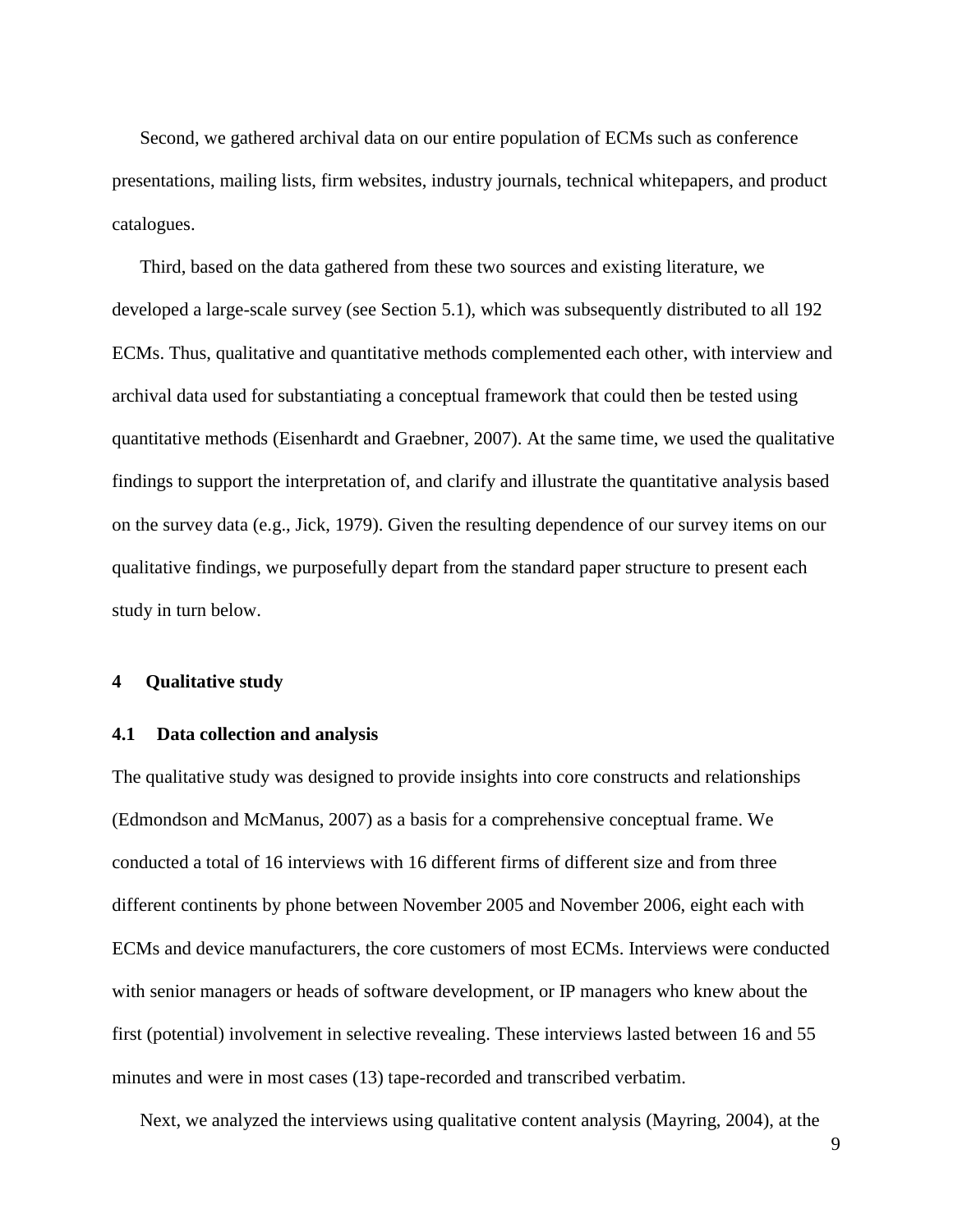core of which is the development of a coding scheme (or 'system of categories'). Data was coded using a combination of deductive and inductive approaches. We started by deductively creating, prior to fieldwork, a provisional list of codes. The interviews were analyzed and coded on an ongoing basis, to allow for refinement of the interview guide and refocusing [\(Miles and](#page-36-9)  [Huberman, 1994, p. 65\)](#page-36-9). Consistent with this procedure, the codes were continuously revised during analysis. Finally, all interviews were again checked against the final coding scheme.<sup>5</sup>

### **4.2 Findings**

 $\overline{a}$ 

The qualitative study uncovered a process that has led the industry from a proprietary stance on IP to high levels of selective revealing. We learned about newly articulated customer preferences creating a trigger and demand-pull for openness, cognitive inertia as an impediment, and benefits to the component makers as the result and, later, an additional driver of openness.

#### **4.2.1 Newly articulated customer preferences**

Before Linux made inroads into the embedded market, proprietary operating systems such as Windows CE or VxWorks and various manufacturer-specific types were dominant. Customers would not expect to get access to the driver source code, mainly because they accepted the ECMs' argument that those could not reveal the sources due to third-party IP restrictions. Thus, even though source code access had always been desirable for customers, these preferences were rarely articulated. Without pressing demand for source code, in turn, ECMs preferred to stay on the safe side with respect to their IP and kept their code secret (and still do for proprietary operating systems):

*"Windows customers certainly don't expect to get the source code. So we will do what is appropriate for the given operating system." (US ECM [Interview 4])*

 $<sup>5</sup>$  The full coding scheme is available from the authors upon request.</sup>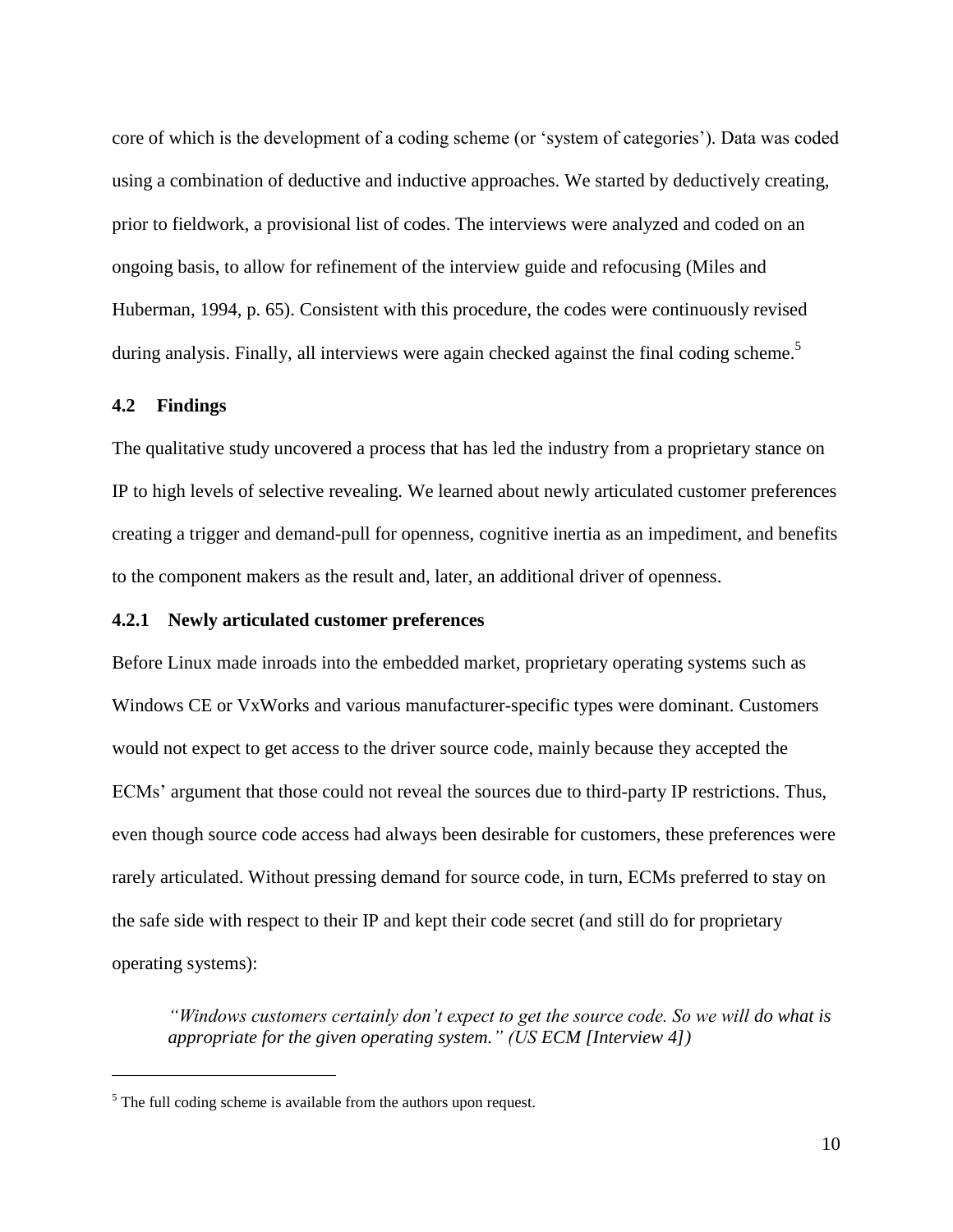Partly, however, this seems to have been a convenient excuse for ECMs for not exploring the possibilities for openness. At least in some cases, providing source code access is also possible for proprietary operating systems:

*"Sometimes, e.g. when we base the development of a board support package on the sources of the provider of a proprietary operating system, we need to check back with providers if they agree with this [providing the source code to customers], and to reassure that we do not infringe on third-party rights."(European ECM [Interview 8])*

With the advent of Linux, things changed (1) because the argument of third-party IP being infringed often no longer applied and since (2) with Linux, source code availability was *expected* (though not mandatory). Thus, many customers approached ECMs with a newly articulated preference for open driver source code, creating a *demand-pull for selective revealing*:

*"If you are looking back five years prior to now, when we did not have all of our drivers open source, no doubt our customers were doing exactly that [call and require OSS drivers] (…). They were probably ahead of us at this time at understanding OSS and how they wanted to deal with it." (US ECM [Interview 4])* 

These requests forced ECMs to weigh the pros and cons of openness explicitly and take a conscious decision for or against it. Linux, therefore, served as a trigger for rethinking the established practice of closed source drivers. Specifically, given explicit customer demand for openness, many ECMs needed to adjust their estimation of the advantages and disadvantages to factor in openness as a newly emerging purchasing criterion voiced by customers. In turn, ECMs voiced how with increasing customer demand for source code,<sup>6</sup> openness through selective revealing attained more and more competitive importance:

*"If we wouldn't do it [provide driver source code] they [our customers] would be on the* 

 $\overline{a}$ 

<sup>&</sup>lt;sup>6</sup> The reasons for why customers demanded more openness are consistent with our earlier statements. Our interviewees most often voiced issues such as customizability, the ability to fix bugs, and vendor independence.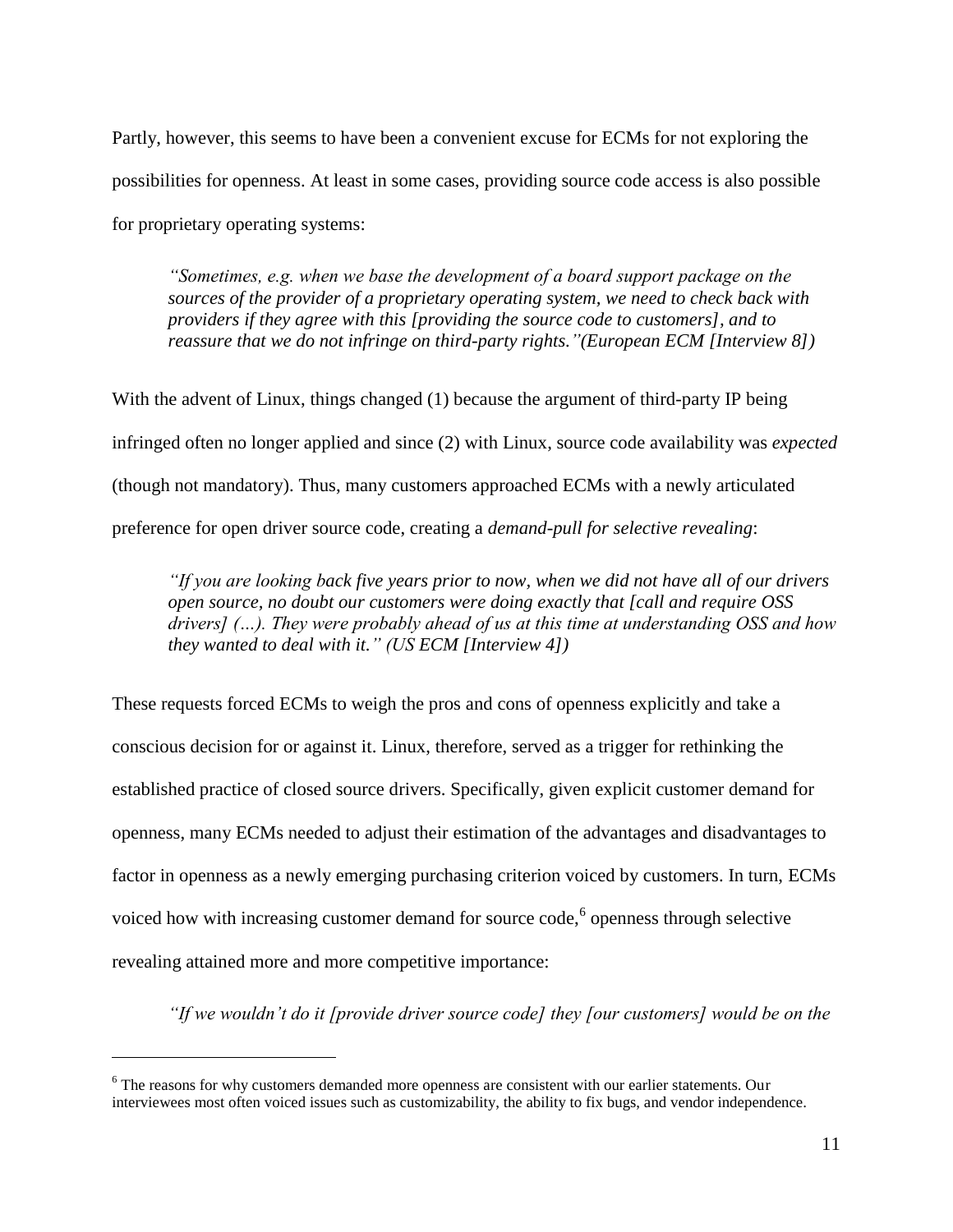*phone in five minutes." (US ECM [Interview 4])*

*Interviewer: "What would you say is the most important reason for your firm to have an open source approach, particularly regarding drivers?" Interviewee: "The business reason is that customers are demanding it." (US ECM [Interview 10])*

#### **4.2.2 Inertia and learning**

The increasing demand for driver source code led component makers to increasingly appreciate the merits of openness, but even with a positive evaluation further barriers had to be overcome. Our interviews showed that existing cultures and corresponding organizational processes slowed down the change toward openness. Similar to earlier findings [\(Alexy et al., 2013b\)](#page-34-4) on inertial forces against the adoption of open source software development, such cultural issues were often the results of preceding antagonistic socialization and learning processes.

However, once "pulled into" selective revealing by external pressure, ECMs often went through a positive feedback loop. Many ECMs reported to reveal more today than some years ago because after initial exposure, they had successfully gone through a learning process, and gradually adapted their culture and processes toward openness. This led them to re-evaluate the potential technical merits and become less worried about potential downsides:

*"As a member of the community we have learned how the community works, and got a lot better educated than we were five years ago. And we have also come to realize that doing them in open source [i.e., develop drivers collaboratively with the community in an OSS approach] generally works a lot better. You get more people contributing to the code; you have a much easier time of getting the driver into the kernel [i.e., the core of Linux] and into the distributions, which is really important. It cuts down on our costs. So there is definitely an economic argument to that as well. (…) Overall it is just a learning process that a company goes through" (US ECM [Interview 4])*

It is important to see how this feedback loop is simultaneously fed by companies' learning as well as external pressures, as shown by the statement below. Notably, given continuously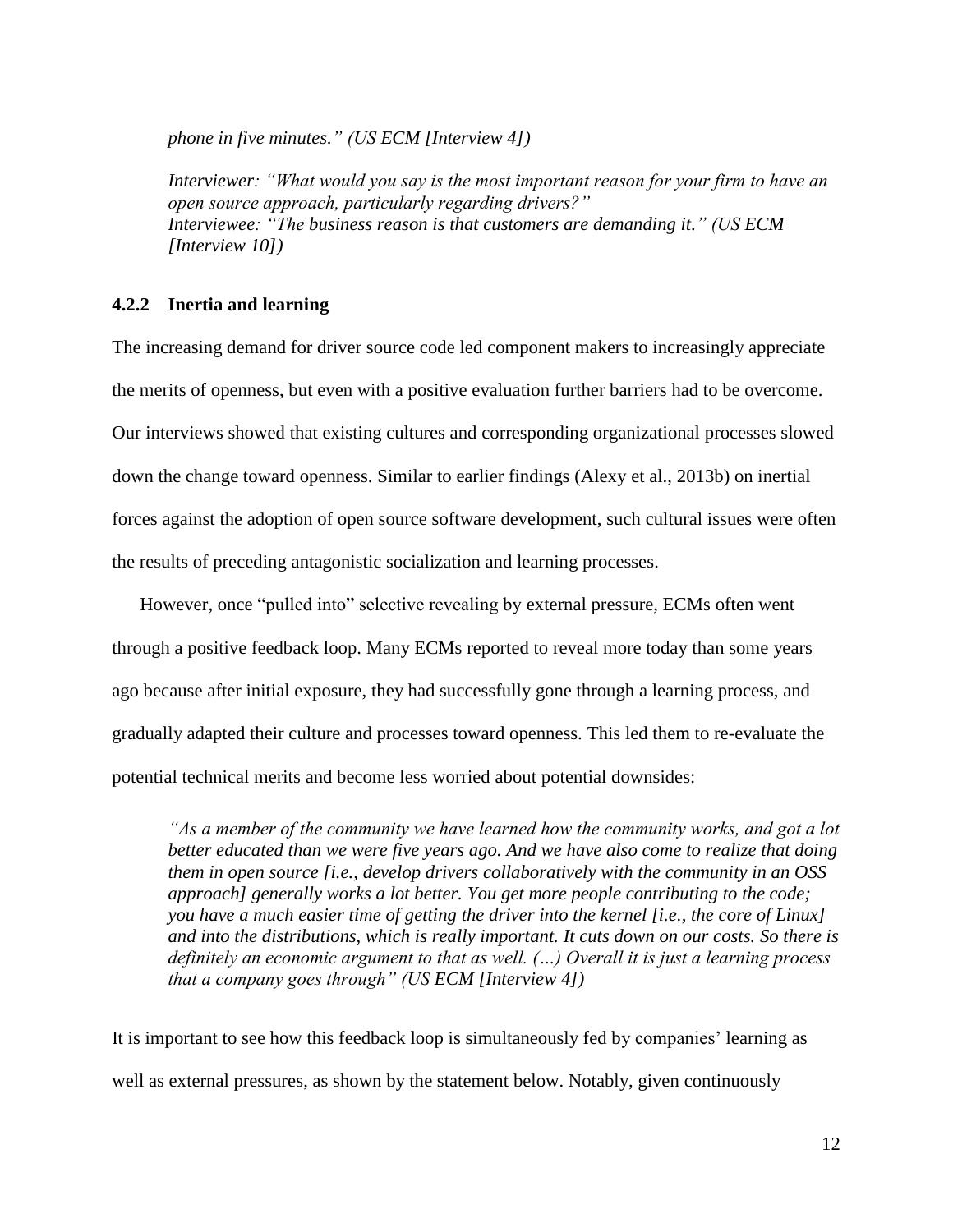growing consumer demand for openness, ECMs were also pressured into selective revealing so

as to not lose out against the competition:

*Informant: "(...) Linux-specifically we actually open source a lot, and the tendency is to releasing more and more." Interviewer: "And what would you say is the main driver behind that?" Informant: "I think one thing is basically the company culture. It takes time for people who come from that closed way of working, keeping everything proprietary, to a more open way of working and learn about the benefits there. So, I think that is something where [we], but also other companies, have gone through some kind of learning curve. And it is, of course, the general trend in the industry to do this. So if your competition is also doing it, if your customers are asking for it—that helps in the transition." (European ECM [Interview 5])*

## **4.2.3 Experiences driving the feedback loop**

Responding to customer demand for driver source code increased sales and customer

satisfaction, as was to be expected. But beyond that, ECMs also reported marketing benefits,

technical support, and legal certainty as positive experiences with selective revealing.

Consistent with the literature, marketing benefits related to reputation and visibility. Firms

were highly cognizant of the advantages of being considered a good OSS player. Yet again,

companies were rather led by observation they made competing for customers, rather than an

internal assessment, in coming to believe for example in word-of-mouth effects of open source:

*"I heard quite often that people saw other examples where companies had a real bad reputation for not open sourcing and [we as a company] then said: 'We really don't want to get that kind of bad publicity,' and that was a reason for open sourcing."(European ECM [Interview 5])*

Also in line with earlier findings, technical benefits for the vendor were said to originate from external development support, testing, bug fixing, adaptation to changing underlying platforms, and maintenance. Consistent with West and O'Mahony [\(2008\)](#page-37-2), we learned that whether these benefits were indeed attained crucially depended on how selective revealing was practiced. Some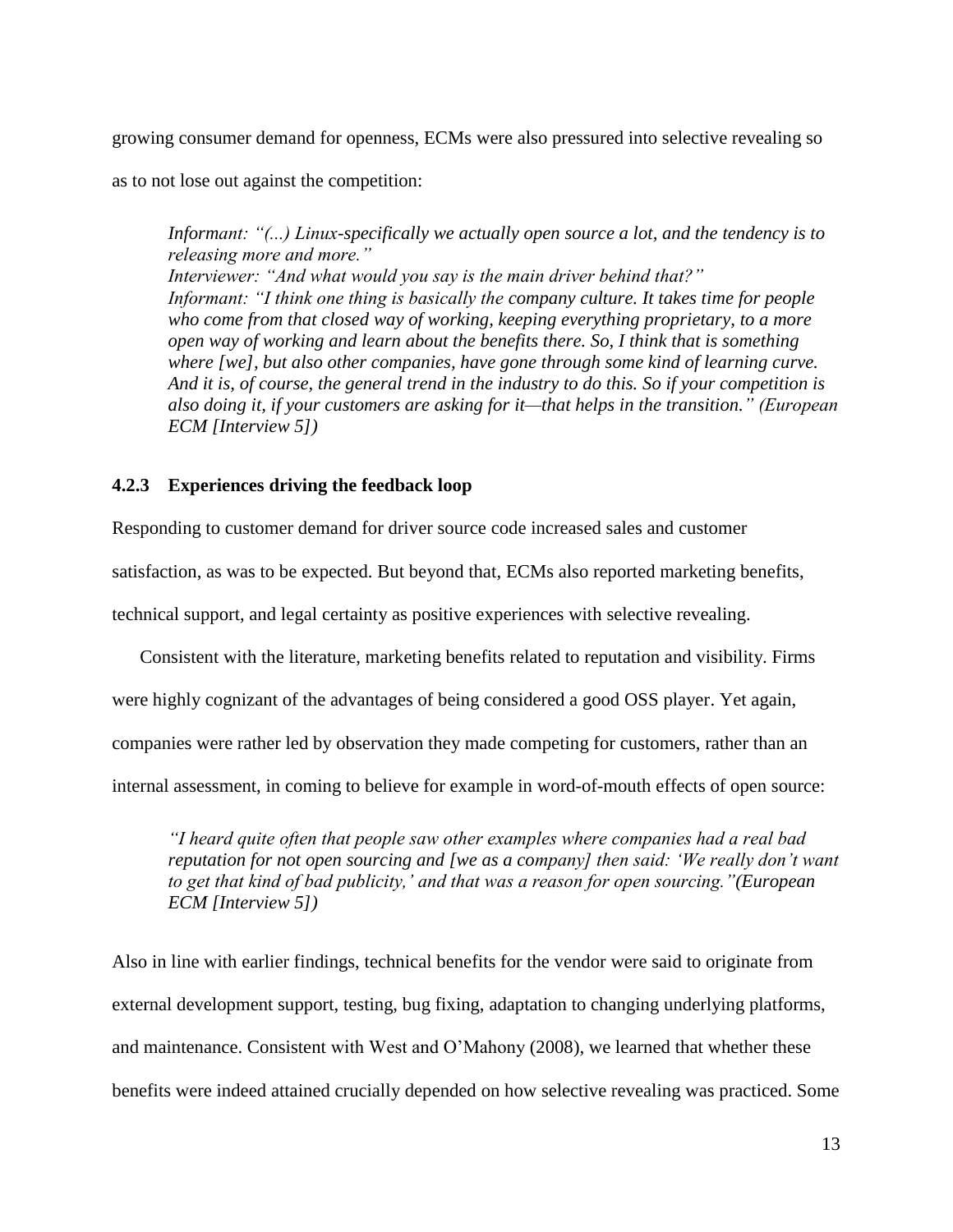ECMs only offered source code for download on their website, with no intended interaction with customers—a behavior commonly labeled 'code without community' by the OSS community [\(first by Asay, 2007\)](#page-34-12). Other ECMs used selective revealing to engage with customers, either by participating in existing OSS projects or by starting public OSS projects themselves. These latter formats were described as providing a novel setting for active co-development with external agents:

*"A big part of dealing with open source drivers and code is more just interacting with all the other people that are participating in the movement, and not just dumping out source code. […] I suppose it could be said that the software development process also ought to*  be opened. You are continually interacting with the community, and they can see what *you are developing and you can see where the kernel is going because it is shifting." (US ECM [Interview 10])*

Extending this point, we found that customers' increased independence of the ECM with respect to code changes seemed to go along with a transformed and in some respect closer relationship. We found that selective revealing became a precursor of richer, more intense interaction between both ECMs and customers:

*"Therefore we had positive experiences from providing the source code. It is fairer for both parties and, therefore, is well received. It is more of a true partnership—and this is what has lately become more important." (European ECM [Interview 9])*

However, at the same time, reports from customers made clear how these newly emerging

collaboration opportunities often presented significant challenges to ECMs:

*"This is where [the ECM] needed to learn, for sure (...). It was a new world for them. In the beginning, they really did not feel very comfortable (…) There are coding standards and some minimum requirements on how to interact with the community: whom can I contact, whom not; which is the right tone for communication with those people. There really is a lot to learn." (Device manufacturer [Interview 2])*

Finally, legal aspects played a role for some ECMs. Open source licenses and in particular the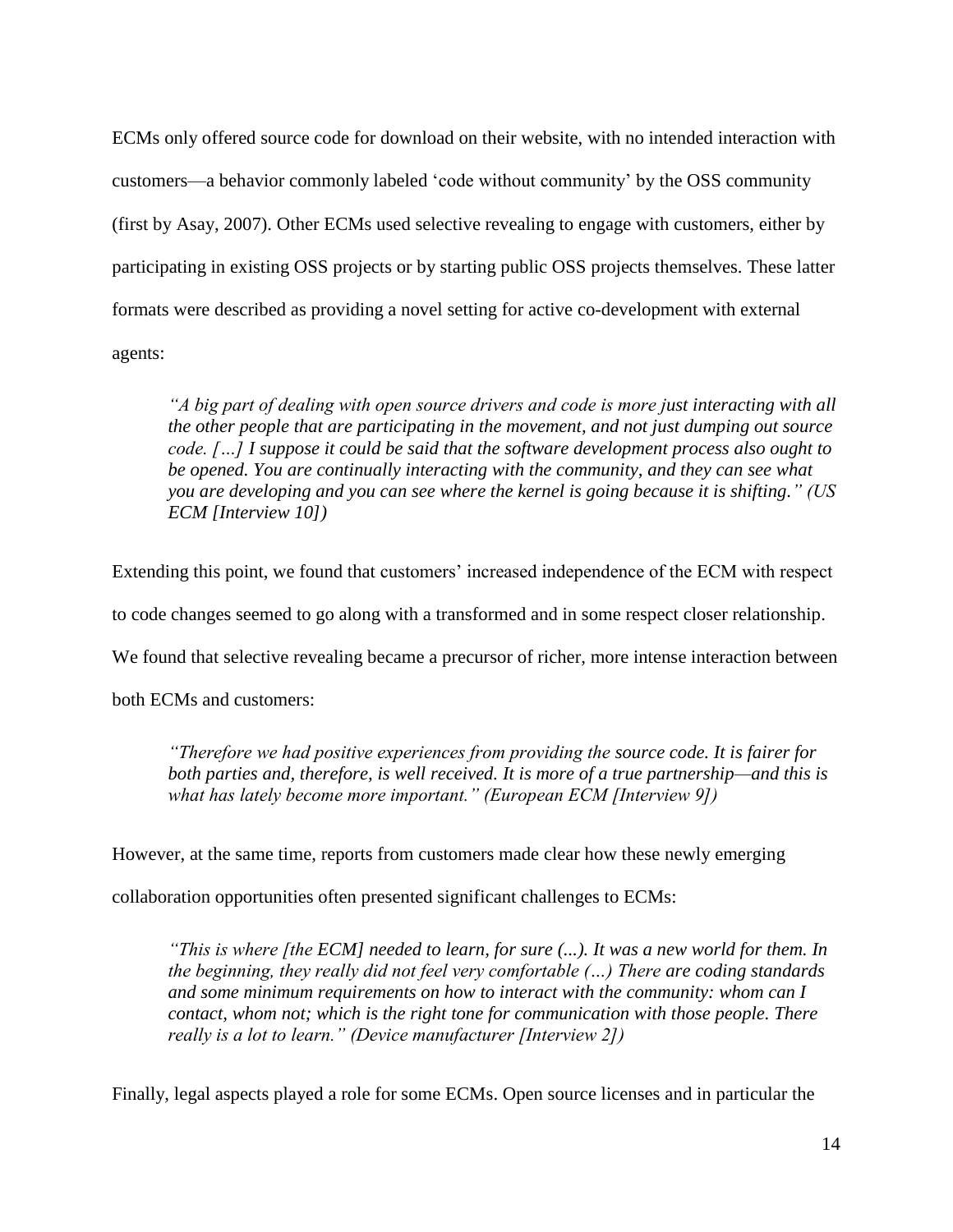GPL made firms reveal driver source code in order to circumvent any potential conflicts with the license, or to avoid any effort associated with avoiding such conflicts. Yet, the sense of a legal obligation was more often than not due to misinterpretations of OSS licenses.

Some firms also reported negative experiences with and perceived downsides of openness. Most prominently, firms noted how revealing drivers that contained differentiating IP would have implied a loss of competitive advantage. Firms that had not had experience with OSS sometimes merely decided against it for the fear of revealing too much and losing critical IP, or, as put by one interviewee: *"Management tends to be overcautious"* [Interview 11]. Yet, firms understood that selective revealing, as implied by the name, was not an all-or-nothing strategy, and adapted their behavior given competitive circumstances. For example, when asked what his company does if a driver contains competitive IP, one informant answered:

*"In such a case we will provide the driver only as binary module. It needs to be loaded during runtime and thus does not fall under GPL. The source code to the driver can be revealed to customers if they sign a Non-Disclosure-Agreement." (European ECM [Interview 8])*

Other examples given to us were in line with Henkel and Baldwin's [\(2011\)](#page-35-10) concept of IP modularization, that is, structuring the software artifact in a way that IP concerns are minimized.

#### **4.3 Summary of the qualitative findings**

Our interview results highlight an evolving, industry-wide trend of ECMs converting toward selective revealing that is driven by two factors, demand pull and positive feedback, resulting in openness moving from a dormant opportunity to becoming a novel competitive dimension.

Before the advent of Linux as an embedded operating system, it was industry practice for ECMs to provide only the binary code of their drivers, the main justification being that the code contained proprietary IP of the operating system vendor. Revealing driver source code mostly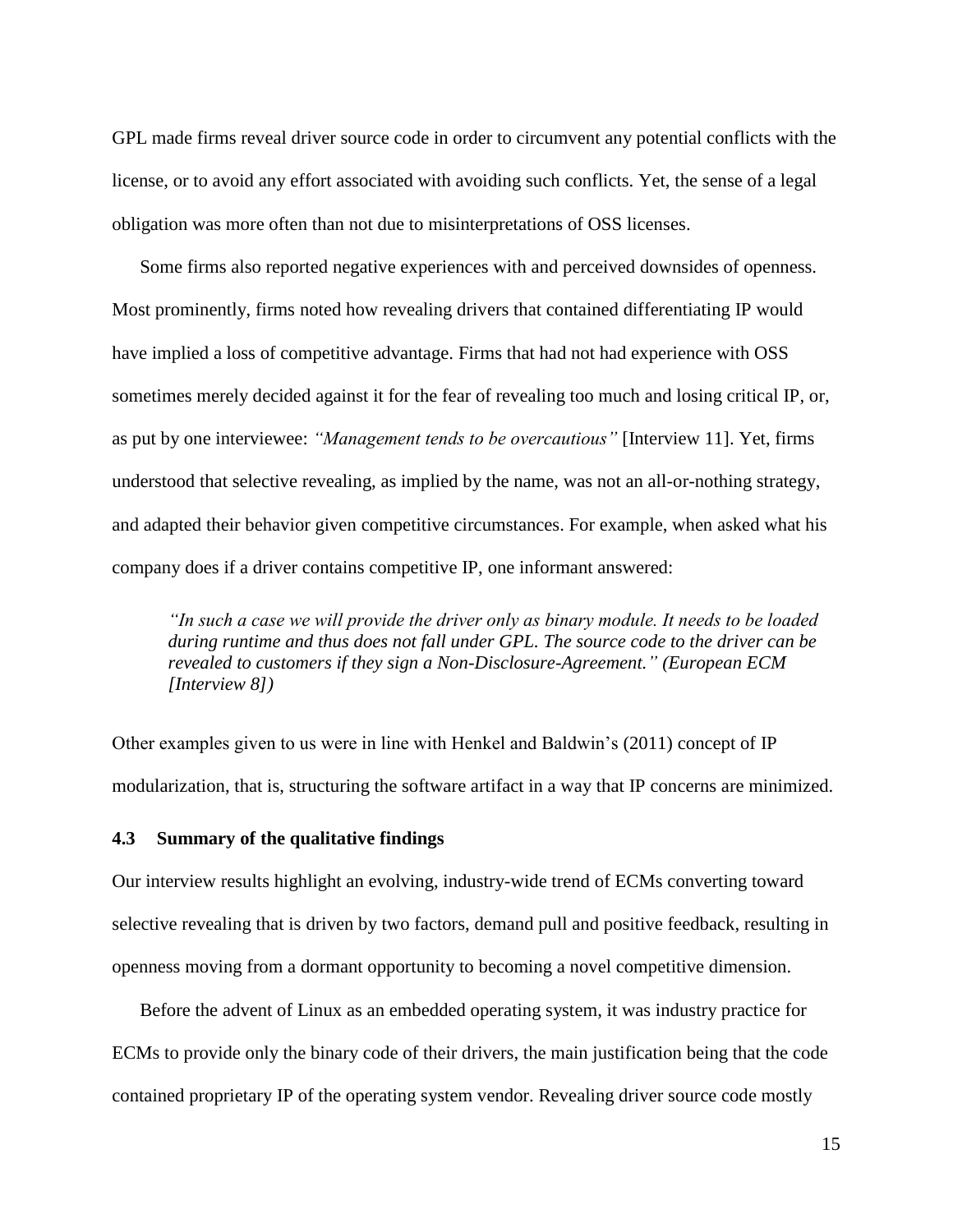did not happen, and customers contented themselves with the compiled driver code. With the industry locked in to a proprietary stance on IP (in Figure 1, the top left box), opportunities for open innovation lay dormant—apart from isolated instances of source code disclosure under NDAs (IPR-based open innovation, bottom left box in Figure 1).

When Linux gained popularity in embedded systems, established ECMs initially treated it as just another operating system. Most of them were aware that providing binary drivers only was accepted practice, despite the GPL, and they used this discretion to keep their source code secret. Their customers, however, expected Linux drivers to be licensed as OSS, and requested the driver source code. The more ECMs complied with this request, the more confidently customers demanded the sources. Linux had created a demand pull for openness, and this customer demand served as a trigger for ECMs to rethink their industry practice of strong IP protection. Put differently, when customer demand had overruled earlier considerations of risks and costs of opening up, many companies actively started exploring for ways to benefit from this largely unavoidable, externally-enforced change.

Then, a positive feedback loop set in, as illustrated in Figure 2: firms made mostly positive experiences when they revealed driver source code; felt pressure from competitors practicing openness; and learned about how to best implement selective revealing through both experience and imitation. As a result, they further increased their degree of openness to a level that a few years earlier would have seemed impossible. Yet, some firms do not reveal any of their drivers, which is perfectly rational if the component is a commodity and the bundle's differentiation resides in the driver.

#### *--- Insert Figure 2 about here ---*

Finally, beyond price, quality and marketing, openness emerged as a *new dimension of*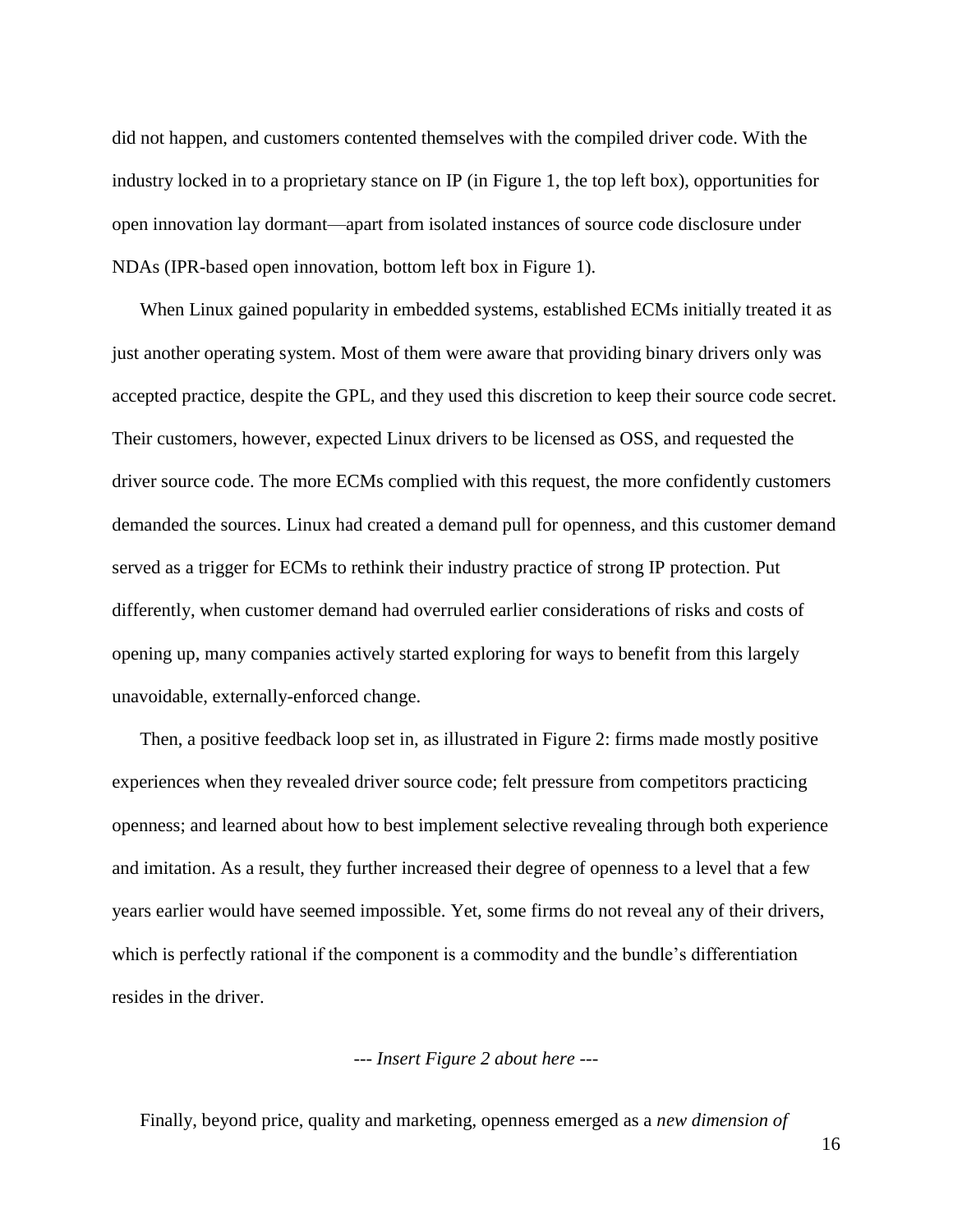*competition* in this market. Akin to the evolution of disruptive innovations [\(Christensen, 1997\)](#page-34-13), customers of ECMs changed their conception of what were the relevant dimensions of product performance—for these customers, openness became a relevant purchasing criterion. Some ECMs then strategically exploited this shift in consumer demand and promoted openness as a new performance criterion. Notably, performing well on the new openness dimension was attractive not only, but in particular to those firms whose technology was not at the leading edge of the market, since they faced a lower risk of losing technological differentiation. Illustrating this logic, Shankland [\(2006\)](#page-36-10) describes how Intel tried to establish a competitive edge in graphics over its fierce rivals ATI and NVIDIA not by technological superiority but by driver source code availability.

In sum, customer demand fundamentally changed the evaluation of openness of many ECMs, who in turn changed their ways of doing business. The positive experiences they made set in motion a positive feedback loop for even more openness, leading to openness becoming a new dimension of competition at the level of the industry.

#### **5 Quantitative Study**

#### <span id="page-16-0"></span>**5.1 Survey design and variables**

#### **5.1.1 Sample**

To corroborate and deepen the insights garnered through our qualitative study, we developed a survey instrument based on extant literature as well as our qualitative findings, and sent it to the sample of 192 ECMs described above between November 2006 and March 2007. Thus, the 74 answers we received are equivalent to a 39% response rate (or 35% if related to the larger sample of 212 ECMs). We tested for differences between our respondents and the remaining population regarding size, geographical origin, or subsector, but found them to be insignificant. Because of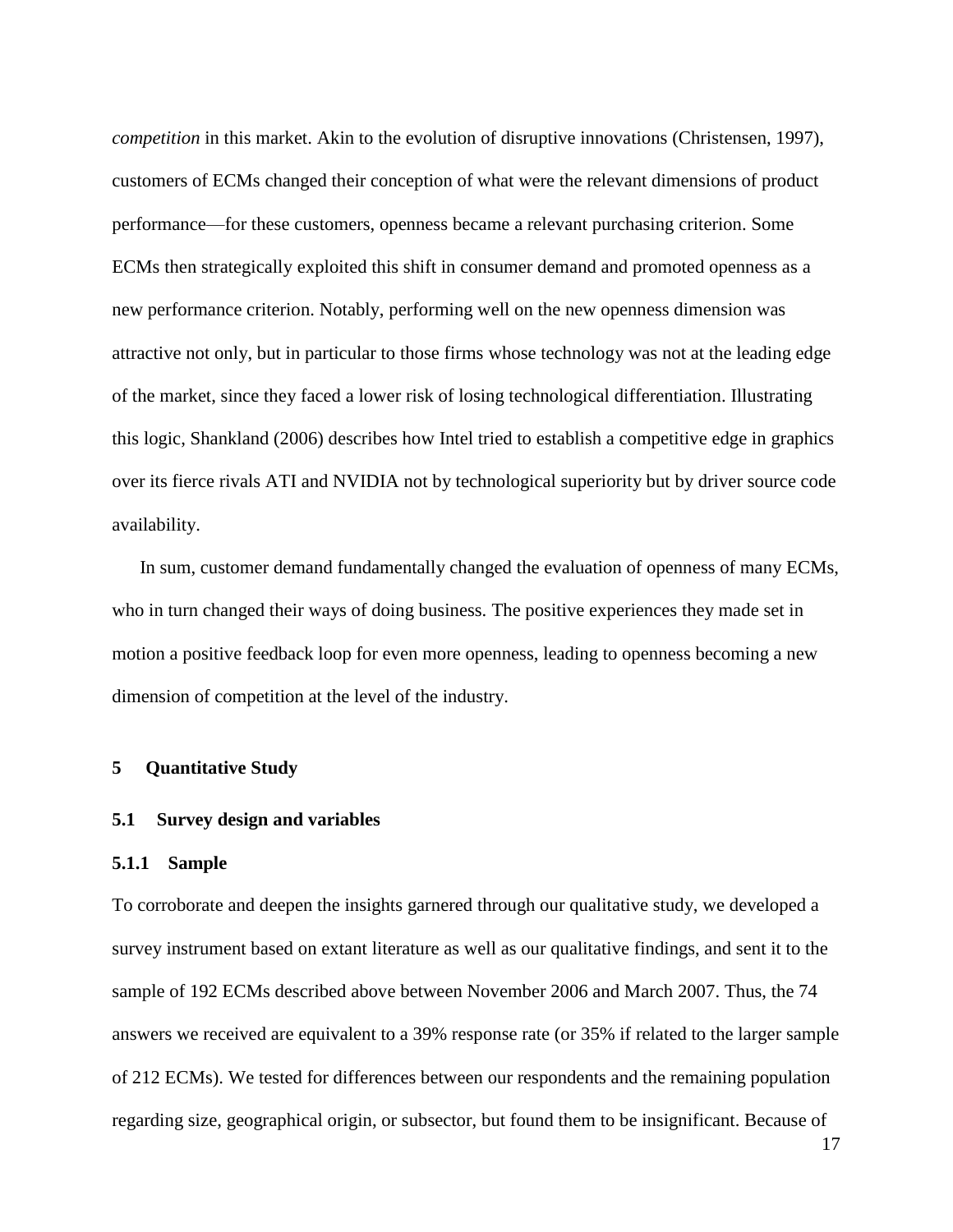incomplete responses, the actual number of observation underlying our regression analysis is 67. Of these, 38 supply mainly single board computers (SBCs), 14 embedded processors (or "chips"), and 12 data acquisition cards (DAQs). Three have no clear focus; they are merged with the SBC firms to form the reference category.

#### <span id="page-17-0"></span>**5.1.2 Dependent variables**

Our core questions relate to (1) whether or not ECMs selectively revealed at all and (2) if so, what share of their software they disclosed. To solicit our dependent variables, we thus asked ECMs about the share of driver source code that they made publicly available as OSS. Following the insights we had garnered through our interviews, we asked for both the share of source code revealed in general and the share revealed by contributing it to (existing or newly started) public OSS projects. From this information, for measuring whether companies engage at all in either type of revealing, we constructed dummy variables that take the value of 1 if the company reports a degree greater than 0. To measure the actual degrees, we take the percentage information reported by companies. The fact that these variables are single item measure should not be of concern, since we are trying to capture a concrete and measurable phenomenon that is known specifically to the survey respondent [\(Bergkvist and Rossiter, 2007;](#page-34-14) [Rossiter, 2002\)](#page-36-11).

Moreover, we asked ECMs to specify the extent of revealing for different years (2000, 2003, 2006), to make inferences about the existence of a potential trend. However, the number of firms (35) that provided data for 2000 and 2003 was insufficient to exploit intertemporal data for our analysis. Accordingly, our dependent variables relate to the year 2006. Still, t-tests about the degree of revealing over time by these 35 firms suggest a clear upward trend. Survey responses by these firms as to why they increased the share of revealing provide further insights.

#### **5.1.3 Independent variables**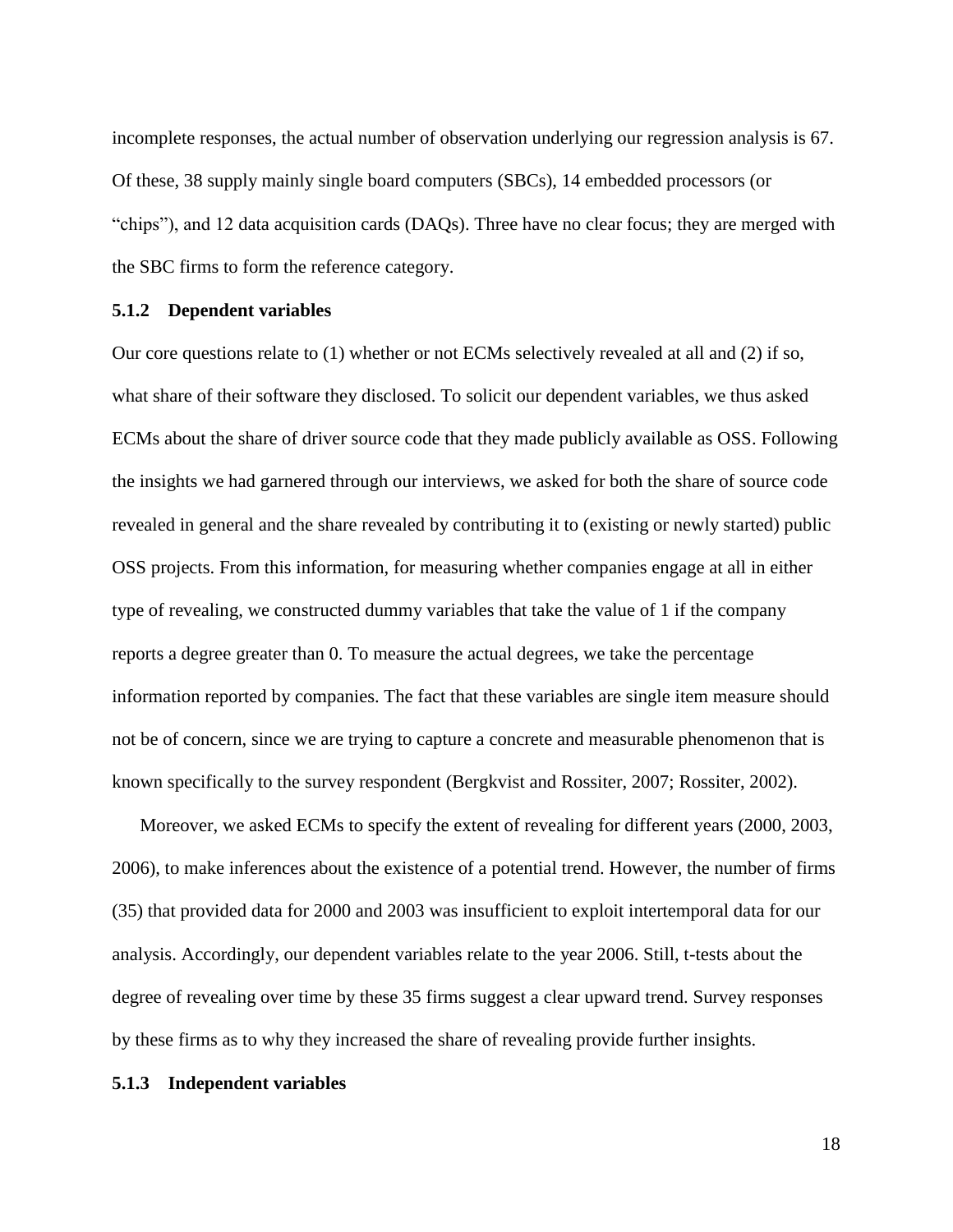Our qualitative study and existing literature suggest six main independent variables. Three of these capture the importance of *reasons* to reveal (which, for firms that did not reveal at all, are potential reasons): customer pressure, and marketing-related and technical benefits. The other three capture firm-internal determinants of openness: experience with embedded Linux, developing Linux drivers since the firm's foundation, and experience with selective revealing of driver source code.

Regarding the reasons for selective revealing, we asked respondents to rate its perceived advantages on a five point Likert scale ("strongly agree" to "strongly disagree"). Conducting Harman's one factor test suggests that common method bias should not be a concern [\(Podsakoff](#page-36-12)  [et al., 2003; Section 5.1.4. also addresses this issue\)](#page-36-12). To measure *customer pressure*, we included a single item measure asking whether a reason for revealing was that "our customers expect to get access to the source code." *Marketing-related benefits* were calculated from the factor score of four items, after factor analysis confirmed unidimensionality and reliability was assessed positively. The measure of *technical benefits*, consisting of six items, was constructed in the same way. Details on both variables and their underlying items are provided in Table 1.

The first variable to capture firm-internal determinants of selective revealing is *experience with embedded Linux*. Here, firms self-reported the year in which they began selling products for the Linux market, which we validated through archival checks whenever possible. Second, to understand whether a company was *founded in order to possibly leverage the potential of selective revealing*, we constructed a dummy variable taking the value of one if the firm reported to have engaged in embedded Linux within a year of its founding, which is the case for 12 out of 67. We validated it through archival cross-checks, which we could successfully perform for 86% of the responding firms. Our idea here was that firms newly founded in the context of Embedded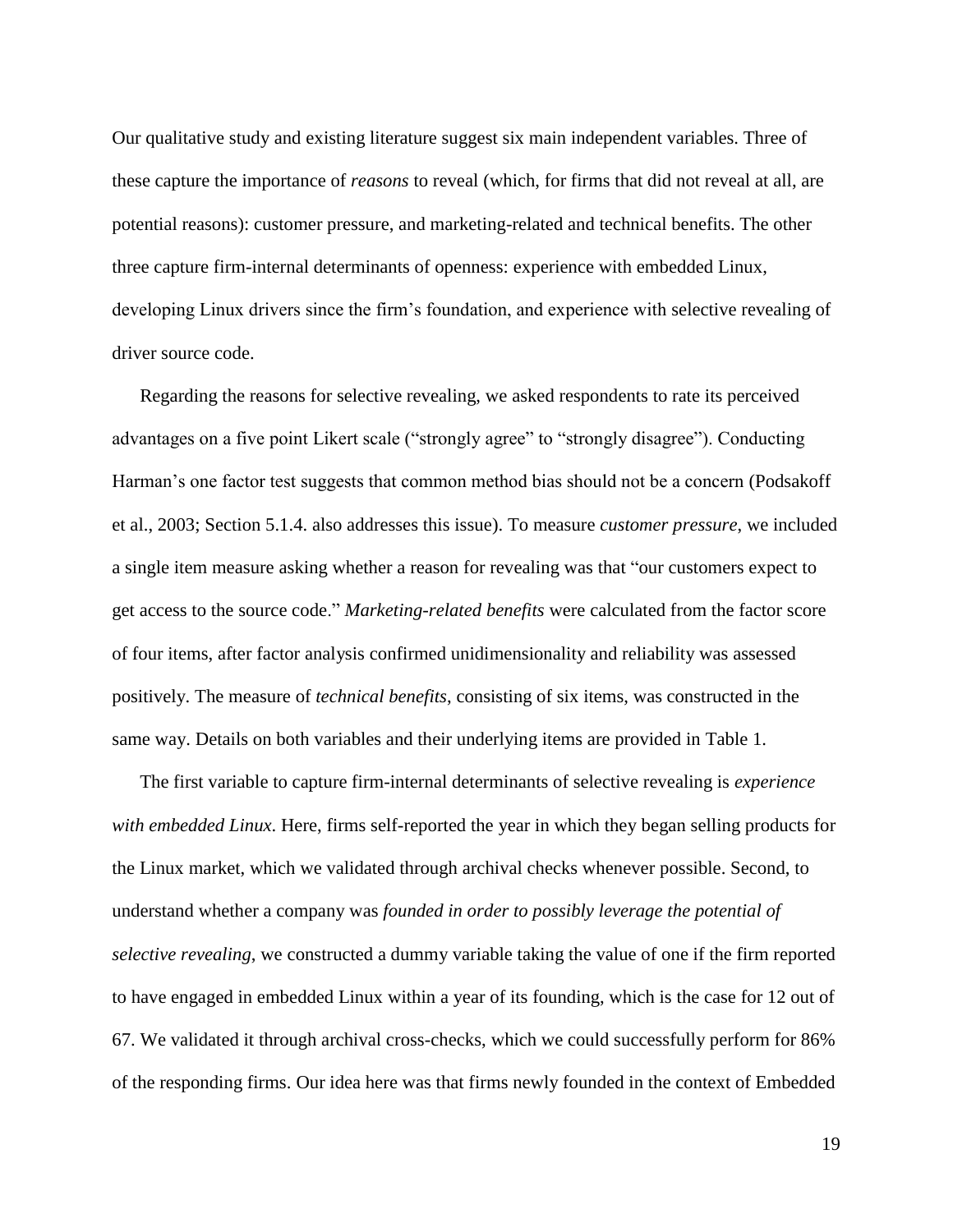Linux should have no form of lock-in into past ways of working, and thus face less inertial pressures against selective revealing by default. Finally, we used information on past engagement in selective revealing (see [5.1.2\)](#page-17-0) to construct our measure of *revealing experience*. Firms that reported to have engaged in OSS only since 2006 or not at all received a value of 0 for this variable, between 2003 and 2006 a value of 1, between 2000 and 2003 a value of 2, and before 2000 a value of 3.

#### *--- Insert Table 1 and Table 2 about here ---*

We attempt to reduce the risk of spurious effects by including several further variables. In particular, we control for whether companies (erroneously) felt *legally obliged* to release their source code. We measure this factor by asking for agreement, on a 5-point Likert scale, whether compliance with the General Public License, the OSS license governing the use of Linux, was a reason why they considered engagement in selective revealing. Moreover, we control for *firm size* using dummy variables representative of different size category related to the number of employees. Finally, we use dummies to control for the respondent's *embedded components subindustry* in order to filter out potential baseline differences between these. We use SBCs as reference category. Descriptive statistics and correlations for all variables are given in Table 2.

#### **5.1.4 Common method bias and robustness checks**

A shortcoming of our survey instrument is that dependent and independent variables originate from the same questionnaire. In order to minimize potential biases [\(Podsakoff et al., 2003\)](#page-36-12), we took three precautions. First, for the design, we relied on established items whenever possible to increase reliability. Questions were further informed by the qualitative interviews to guarantee applicability and realism. In addition, we pretested the survey extensively with the help of ten industry experts, participants, and academics familiar with the topic. The pretests confirmed the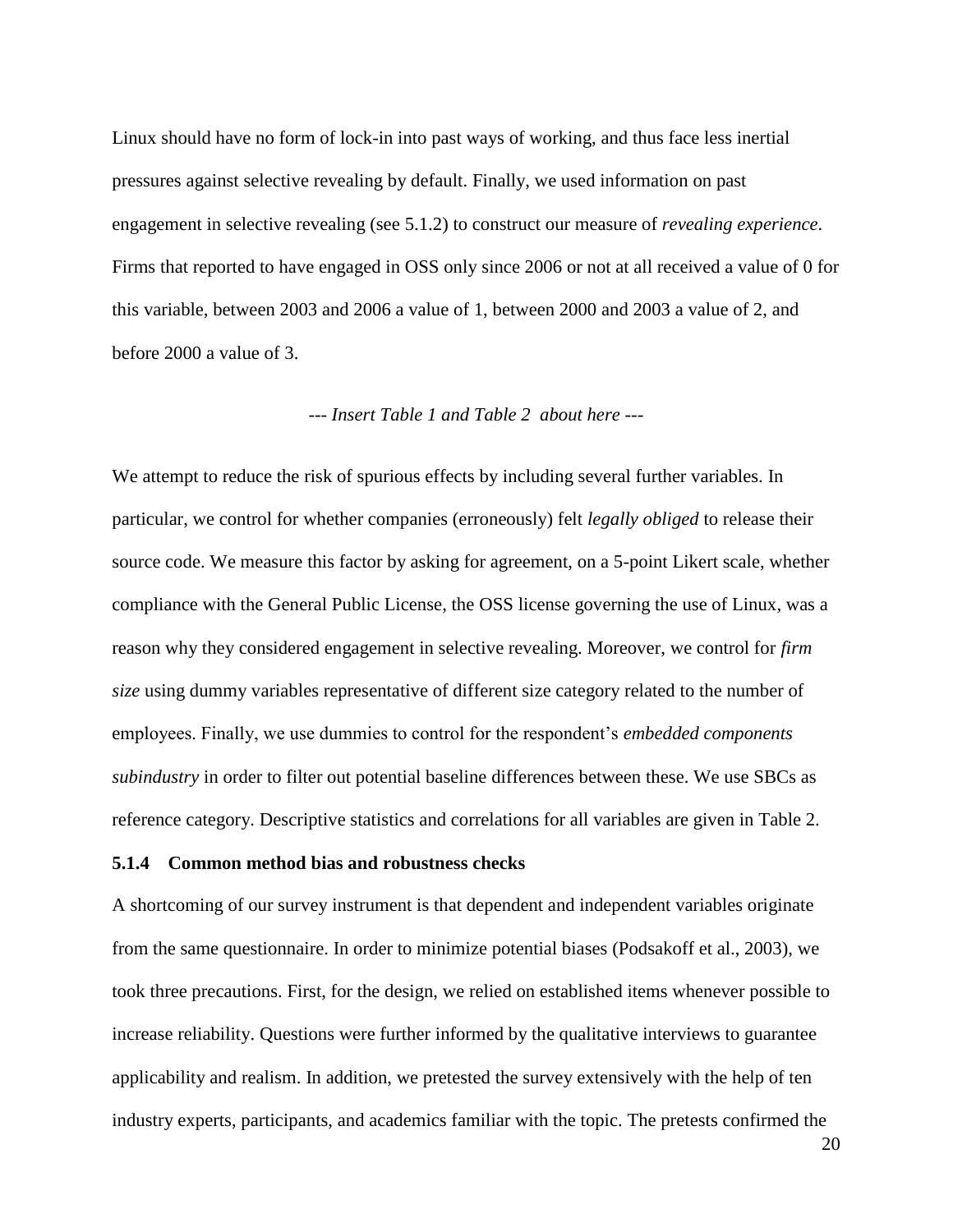suitability of the survey and led to minor rewordings.

Second, regarding administration, our procedure of identifying the right agent inside the firm to answer the survey further decreases the risk of common method bias, since they should be capable of answering most questions without reverting to guessing or giving socially desirable answers. In addition, we emphasized anonymity of results to minimize apprehension bias.

Third, regarding our results and the conclusion we draw from them, we triangulate the survey results with two other sources of data: the interviews we conducted, and product catalogues of selected firms contained in our sample. While only limited documentation on drivers is available, we could gather for 150 of the 267 firms in the frame population a qualitative assessment of whether the firm does reveal drivers or not. Sixty-four of these 150 firms were among our 74 respondents, and for these the qualitative assessment was consistent with their survey response.

#### **5.2 Descriptive results**

In short, our survey results are fully in line with those of the qualitative study. From 2000 to 2006 (see Table 3), the number of firms in our sample that provided drivers for Linux increased from 35 to 67, reflecting the growing popularity of Linux. At the same time, the share of firms revealing at least some drivers (on their website or to an OSS project) in the respective year increased from 60% to 69% (row c in Table 3), and the average share of drivers revealed (including those firms that revealed none) from 52% to 57% (row d). The increase becomes more pronounced when focusing on cohorts: among the firms active in 2000 (row e) the share went from 52% to 61%, and among those active in 2003 but not in 2000 from 42% to 56% (row f). For the share of code revealed to OSS projects, we see a considerable increase (from 22% to 29% and from 1% to 21%, rows i and j) when looking at cohorts. The overall average, in contrast, does not increase since each group of newcomers to Linux drivers has, in the respective year, a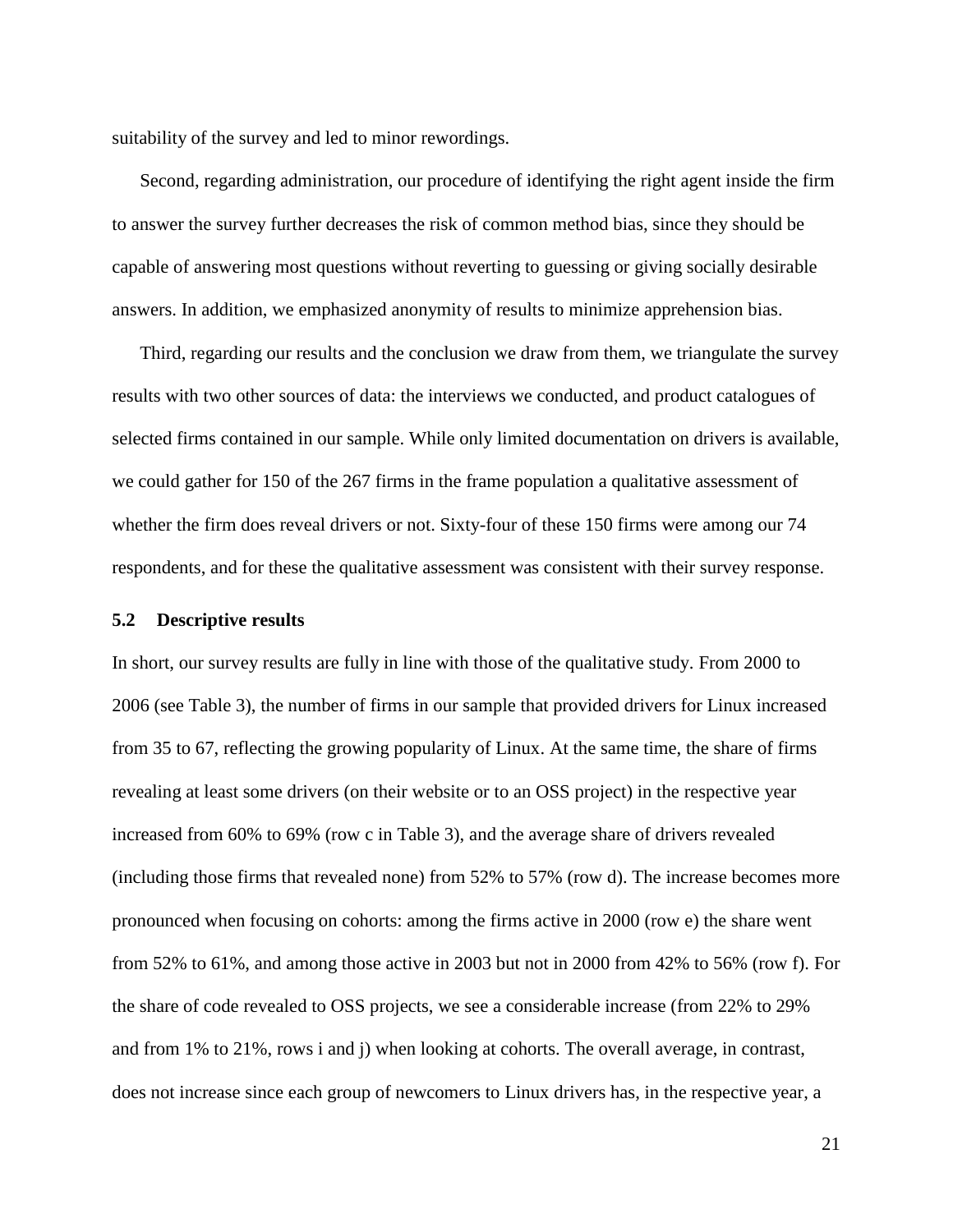negative effect on the average.

*--- Insert Table 3, Figure 3 about here ---*

Analyzing the firms' revealing behavior in 2006 more closely, we find that the level of openness takes on all values between 0% and 100% (see Figure 3). Roughly one third of the firms (21) reveal no source code at all, another third (22) reveal an amount between 0% and 100%, and the rest (24) reveal all their drivers. This bimodal distribution is the natural result of censoring rather than an indication of two distinct groups.<sup>7</sup>

Asked about the reasons for revealing driver source code, respondents confirmed the important role of customer demand identified before. We asked firms that revealed more in 2006 than in 2000 for their reasons to do so (on Likert scales), and "increased interest by our customers" and "positive experiences w.r.t. customer satisfaction" received the highest shares of agreement (57% and 59%, resp., "agree" or "strongly agree") after "this has been a learning process [for] my company" (68%). (The average levels of agreement to all reasons for revealing related to marketing and technology are provided in Table 1.) Even 80% of all respondents agreed or strongly agreed that "availability of source code is a valuable marketing argument."

#### **5.3 Regression analysis**

 $\overline{a}$ 

We conducted two analyses to account for different types of selective revealing in line with the findings of our qualitative analysis. The first set of regressions relates to selective revealing in the form of *both* putting source code up for download or contributing it to public OSS projects;

 $^7$  A linear prediction (using "predict" in STATA with the option "xb") of the degree of revealing after running a Tobit regression (see next subsection) yields a variable that is roughly normally distributed with a mean of 60 and a standard deviation of 89. The extreme points are -196 and 236 and there is no indication of a bimodal structure. Thus, the bimodal distribution of the observed degree of revealing is purely due to the censoring at 0% and at 100%, and no indication of specific antecedents driving the openness choices.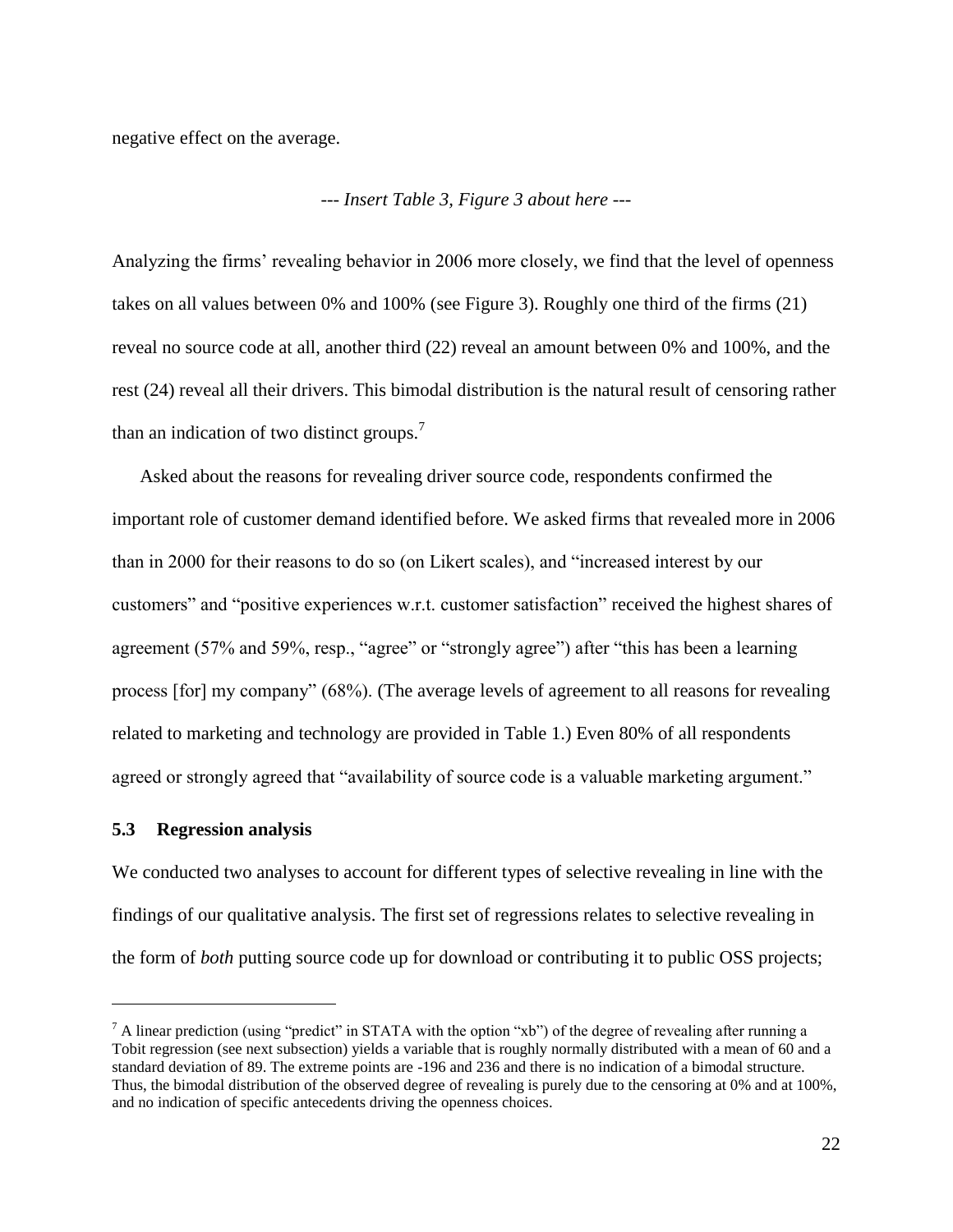the second, to contributions to public OSS projects only.<sup>8</sup> For both types of revealing, we first analyze the decision to reveal at all using Probit models, and then the degree of revealing using a Tobit regression and a Probit regression (distinguishing between less than 100% and 100% of revealing). <sup>9</sup> Stepwise inclusion of variables suggests that multicollinearity should not be a concern [\(Maddala and Lahiri, 2009: Ch. 7\)](#page-36-13).

We also use stepwise deletion to ensure that our results are not affected by the relatively small numbers of observations, which is particularly important for our second set of estimations. We find that our core results remain unchanged when eliminating variables from the regression.

#### **5.3.1 Revealing in general**

 $\overline{a}$ 

Results of multivariate analysis of the level of openness are shown in Table 4. They pertain to revealing in general, i.e., on the firm's own *website or to public OSS projects*.

As specification (1) shows, customer demand for source code has a significant (5%), positive effect on the decision to reveal at all. Given that selective revealing takes place (specifications 2, 3), customer pressure has no significant effect on its extent. Experience with embedded Linux has a negative and revealing experience a positive effect (both at the 1% level in (2), and 10% and 5%, respectively, in (3)) on the share of code that is revealed, throughout all specifications.<sup>10</sup>

<sup>&</sup>lt;sup>8</sup> An analysis of "revealing to the firm's website" only would make little sense since the reference group would be highly heterogeneous (code not revealed to a website could either be not revealed at all or revealed to an OSS project). Furthermore, code revealed to an OSS project will often simultaneously be revealed on the website.

<sup>&</sup>lt;sup>9</sup> This two-stage decision process suggests using Heckman regressions, since the decision to reveal at all might partly be driven by other factors than the decision of how much to reveal. We thus ran Heckman regressions with perceived legal obligation to reveal (due to the GPL) and customer pressure as potential identifying variables in the first stage. However, the former was insignificant in both stages, while for the latter it is theoretically unclear why it should have no effect on the degree of revealing. Also, in no case could we reject the Null hypothesis that the error terms in the two equations are uncorrelated (i.e.,  $\rho = 0$ ). We thus report separate regressions for the first and the second stage.

 $10$  The result that "experience with embedded Linux" is negatively related to the extent of revealing may appear counterintuitive. However, note that a firm's experience with embedded Linux is at least as long as its experience with revealing, and the latter has a large and significant positive coefficient. The more firm experience with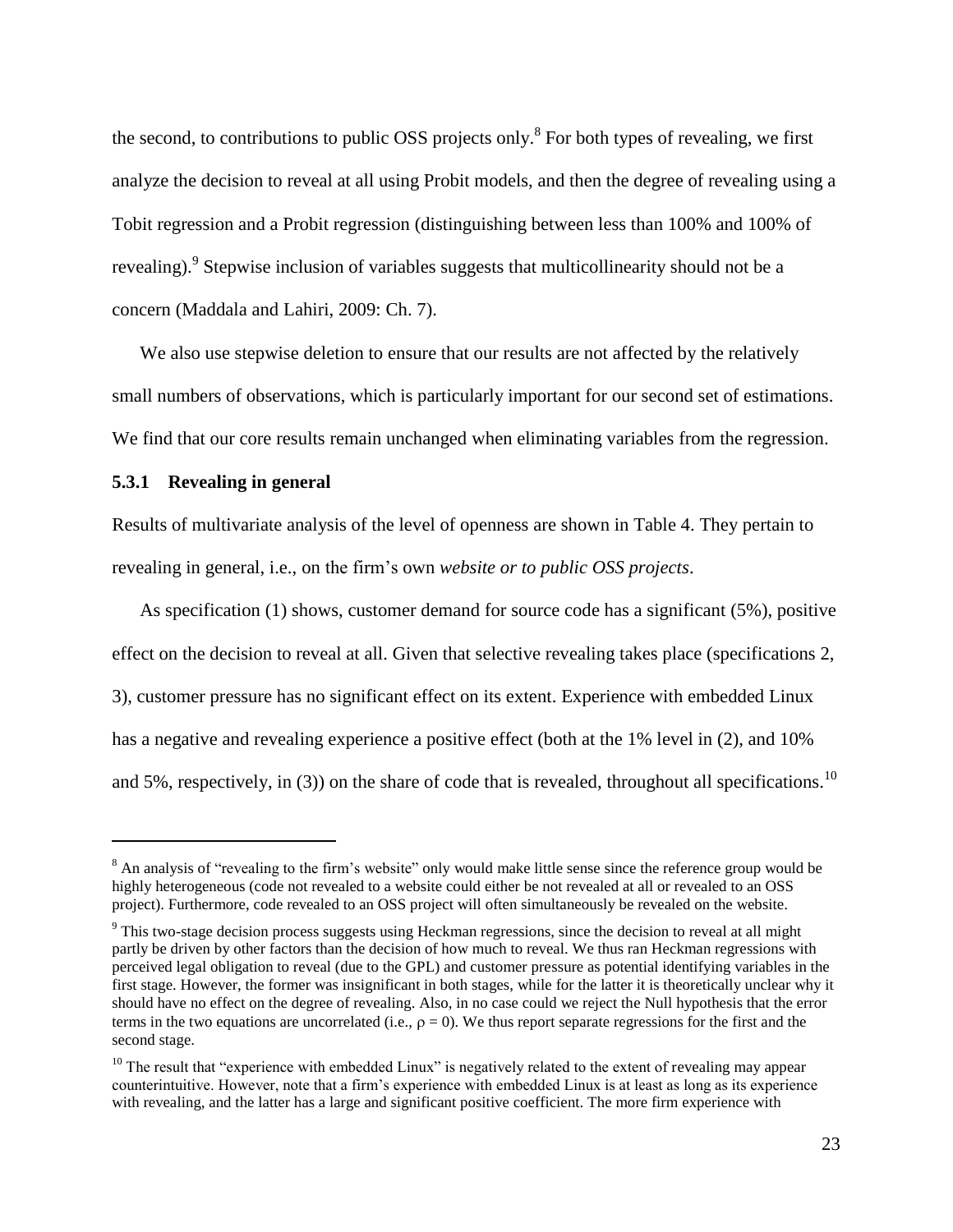The likelihood that a firm reveals all of its drivers (3) is positively related to the importance of technical benefits (1%) and, interestingly, negatively to the importance of marketing benefits (5%). Somewhat surprisingly, a foundation imprinting effect (i.e., if the firm did embedded Linux since its foundation) can be found neither for revealing at all, nor for its extent.

#### *--- Insert Table 4 and Table 5 about here ---*

In short, the above results corroborate the insights gained in our qualitative study. First, we find evidence of customer demand as a trigger to reveal at all. Second, the degree of revealing appears to be driven largely by perceived technical benefits and experience with revealing, reaffirming our notion of a positive feedback loop.

#### **5.3.2 Revealing to public open source projects**

 $\overline{a}$ 

Analyzing the revealing to public OSS projects (specifications 4 to 6 in Table 4) yields partly similar, partly different results compared to revealing in general. For both types of revealing, perceived technical advantages and revealing experience are positively, and marketing concerns, negatively related to the extent of revealing (specifications 2, 3, 5, 6).

Of particular interest are the differences we observe. In contrast to regressions (1) to (3) analyzing revealing in general, customer pressure is not related to the decision to reveal to OSS projects (4), while experience with embedded Linux is, and "founded in context" is significant  $(5%)$  in specification (5) estimating the degree of revealing to OSS projects.<sup>11</sup> All three findings suggest that external factors are less, and firm characteristics more important for this type of selective revealing. Bi-directional openness seems to require a much stronger cultural heritage or

embedded Linux exceeds experience with revealing, the longer the firm has been using embedded Linux in a proprietary fashion, and the more engrained the practice of not revealing source code. This is reflected in the negative coefficient of "experience with embedded Linux."

 $11$  We had to drop the variable "founded in context" in model (5) to achieve convergence.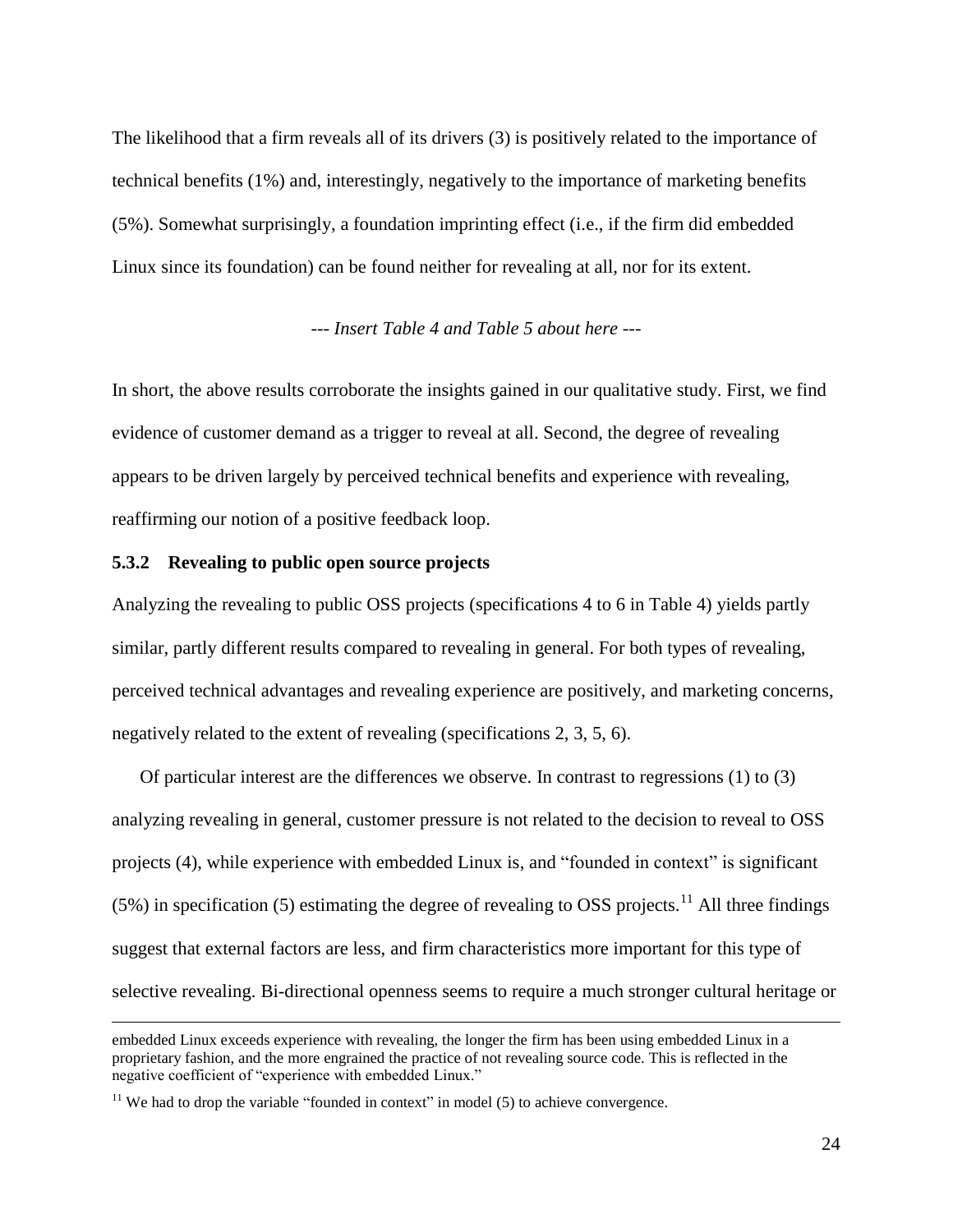change than the simple disclosure of source code on the web. Accordingly, we would conjecture that these firms were set up with the explicit goal of exploiting the technical opportunities of participating in open source projects.

#### **6 Discussion**

#### **6.1 Implications for theory**

Our analysis paint a fairly consistent picture of the emergence of selective revealing. It enters the industry via customer demand, proliferates through positive feedback loops, and eventually becomes a new dimension of competition. These insights allow us to make three contributions to the ongoing discussion on open innovation and selective revealing.

First, our findings clearly suggest how considerable external pressure may be required so that companies initiate such radical re-evaluations of how they create and capture value. Put differently, it seems that the interaction with the outside world that constitutes open innovation is also instigated by the outside world. Specifically we present downstream customer demand for openness as a trigger of companies' initial opening up. We argue that external pressure in favor of selective revealing shifted the cost-benefit analysis preceding the decision to selectively reveal, literally overwriting concerns about risk and the power of inertia. Underlying this pressure are the coupled dynamics of technological opportunity and market pull [\(Kahl, 2006;](#page-35-14) [Tripsas, 2008\)](#page-36-14): The advent of Linux and the collaborative OSS development model caused changes in revealed customer preferences (up to the point that some customers made source code availability a purchasing criterion). Together, they triggered a discontinuous technological and organizational change [\(Tripsas, 2008\)](#page-36-14) fruitfully enabling open innovation. Importantly, the type of open innovation that emerges is based not on IPRs but on selective revealing (Figure 1), providing considerable advantages with respect to transaction cost. Notably, what we observe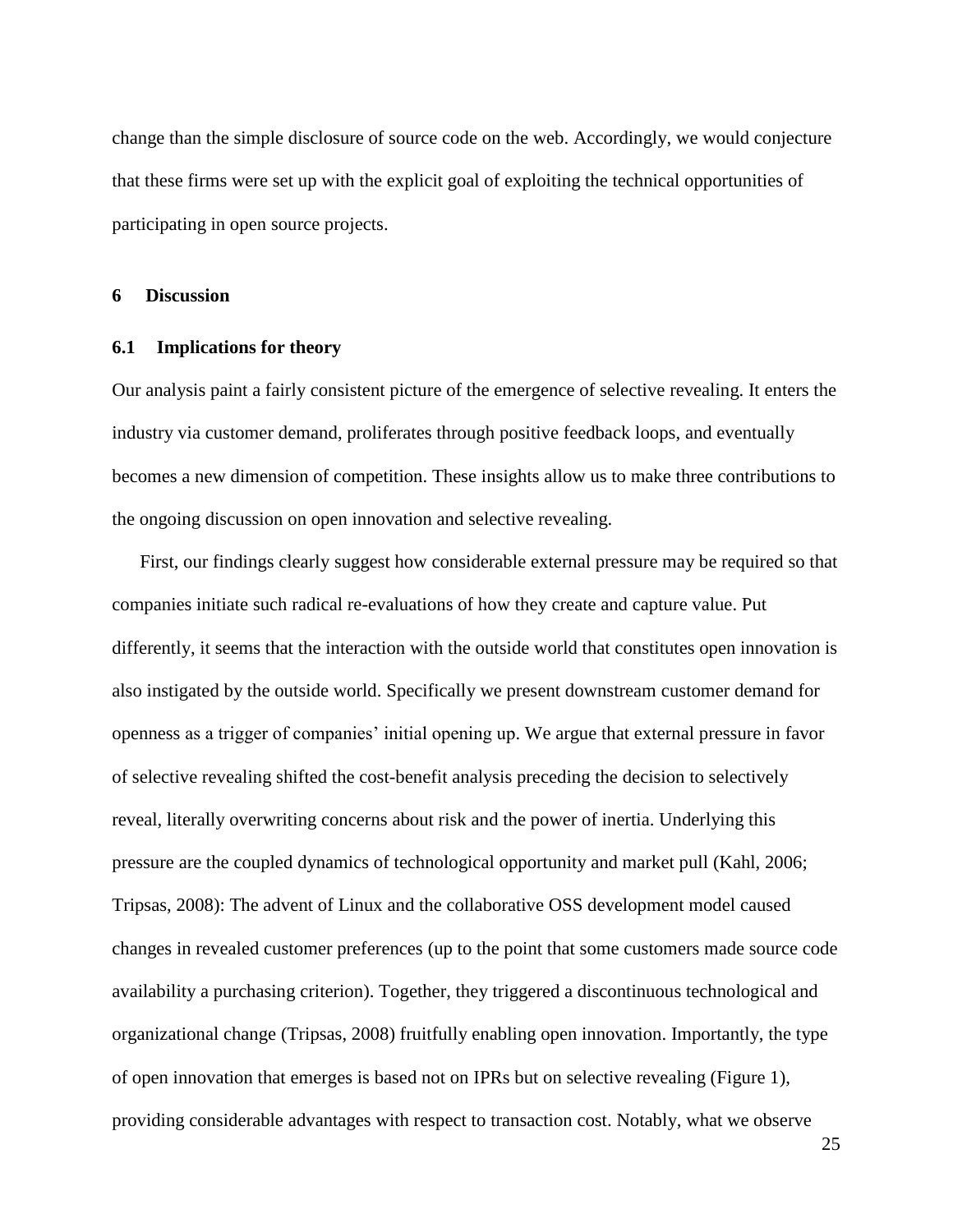may reflect a general change in the role of customers, who are increasingly demanding a more active role and strive to become co-creators of value. The rising importance of user driven innovation and crowdsourcing (e.g., [Afuah and Tucci, 2012;](#page-34-7) [Baldwin and von Hippel, 2011\)](#page-34-9) bears witness to this change, suggesting that other industries may be prone to undergo the processes we have described herein.

Second, the distinction between selective revealing by putting code on a website versus joining or launching a public OSS project that first emerged in our qualitative analysis allows us to gain further theoretical traction. Specifically, selective revealing has been argued to be a potential first step toward more intensive collaborations with externals [\(starting with Raymond,](#page-36-2)  [1999\)](#page-36-2). Our results suggest that indeed, contributing code to a public OSS project or launching such a project facilitates open innovation in the sense of informal collaboration between the seller and the buyers, often resulting in considerable development support for the seller. Put differently, at first glance revealing code to public OSS projects and receiving code improvements back may appear like a combination of outbound and inbound open innovation. However, our analysis shows that what results is open collaborative innovation [\(Baldwin and](#page-34-9)  [von Hippel, 2011\)](#page-34-9)—informal collaboration between two parties in an open innovation format, made possibly by the selective revealing of IP—to the benefit of all corporate actors involved. The intensified interactions between customers and suppliers give rise to more meaningful relationships that resembled strategic alliances or other forms of "true partnerships."

This finding further suggests that different types of open innovation may not only feature operational, but also qualitative differences. In particular, our findings raise the question under which circumstances open collaborative innovation, given it can be implemented, would be superior to a simple outbound process, and call upon future research to inquire this matter. In this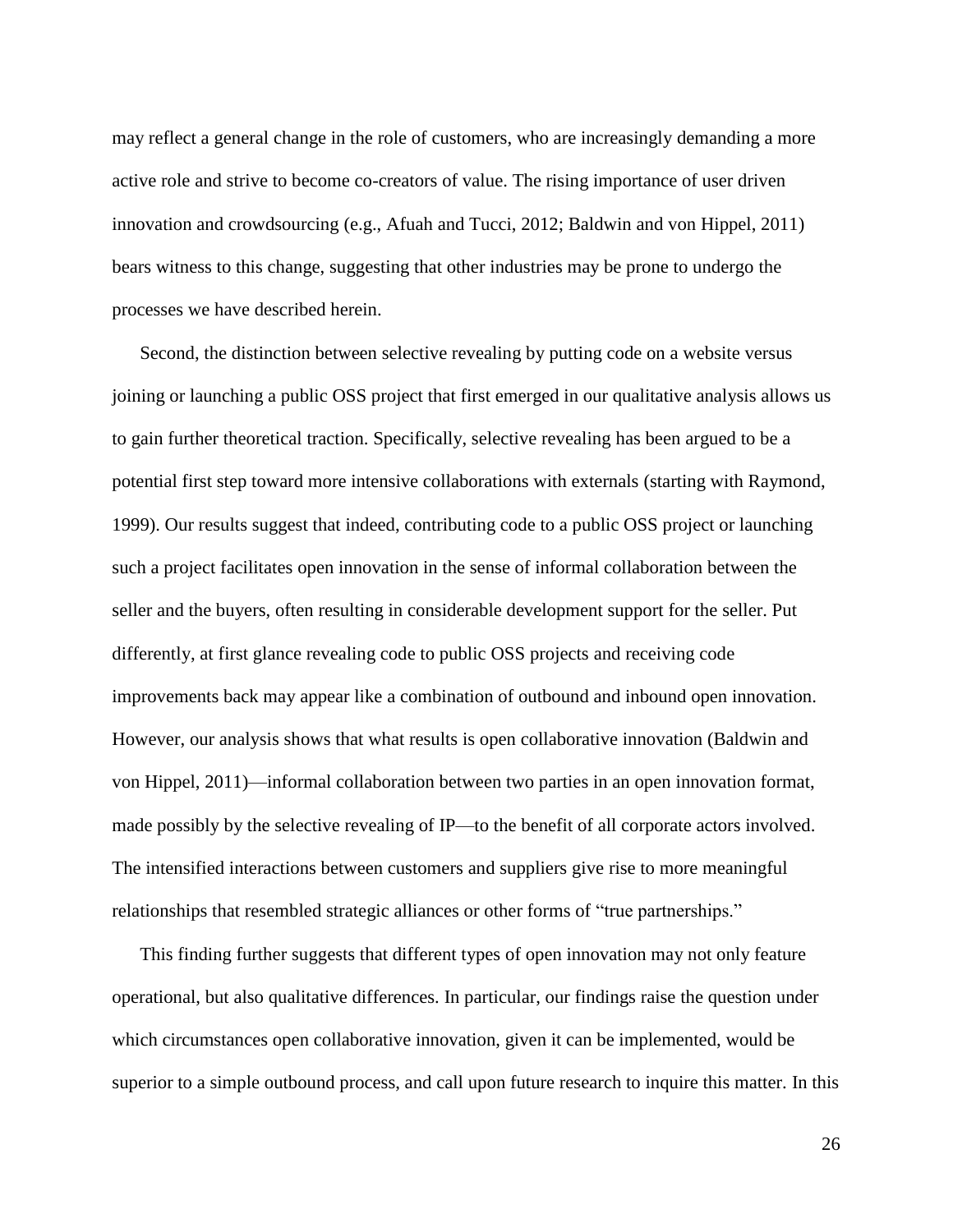context, we also highlight how companies founded in an environment supportive of openness, or even specifically founded to leverage openness do not need to overcome the strong inertial forces against this particularly extreme form of open innovation. In our context, ECMs that developed Linux drivers since their foundation should embody a much more positive view on the possibilities inherent in selective revealing to OSS projects. Indeed, we find that the former firms revealed on average 46% of their driver source code to OSS projects as compared to 17% by firms that took up embedded Linux later.

Finally, our findings clearly highlight effects of selective revealing on competitive dynamics, with selective revealing as a means to differentiate one's offering from those of competitors or, in turn, revealing by competitors as a reason for the focal firm to practice it. Beyond price, quality and marketing, we found that openness emerged as a new dimension of competition in this market. Yet, if that is the case, we can draw on theories of competitive dynamics to ponder about potential implications of such a development. Specifically, we may elaborate on a potential linkage to Christensen's [\(1997\)](#page-34-13) concept of disruptive innovation (discussed earlier, e.g., by [Alexy et al., 2013a;](#page-34-8) [Käs, 2008\)](#page-36-7). Openness, so we find, may represent an important case of a new performance dimension valued in the nascent market of embedded Linux.

This finding may appear contrary to the insights of West [\(2003\)](#page-36-1), who showed how openness usually weakened the firm's competitive position in the focal market, for which it had to compensate in another market. These viewpoints may be reconciled by recognizing that, in our case, there is just one market. Drivers by themselves are useless as products; they are strictly complementary to the corresponding component. Both together must be seen as one product, and revealing the driver amounts to disclosing the blueprint of a part of that product. Accordingly, those ECMs whose source of differentiation lies with the component rather than the driver or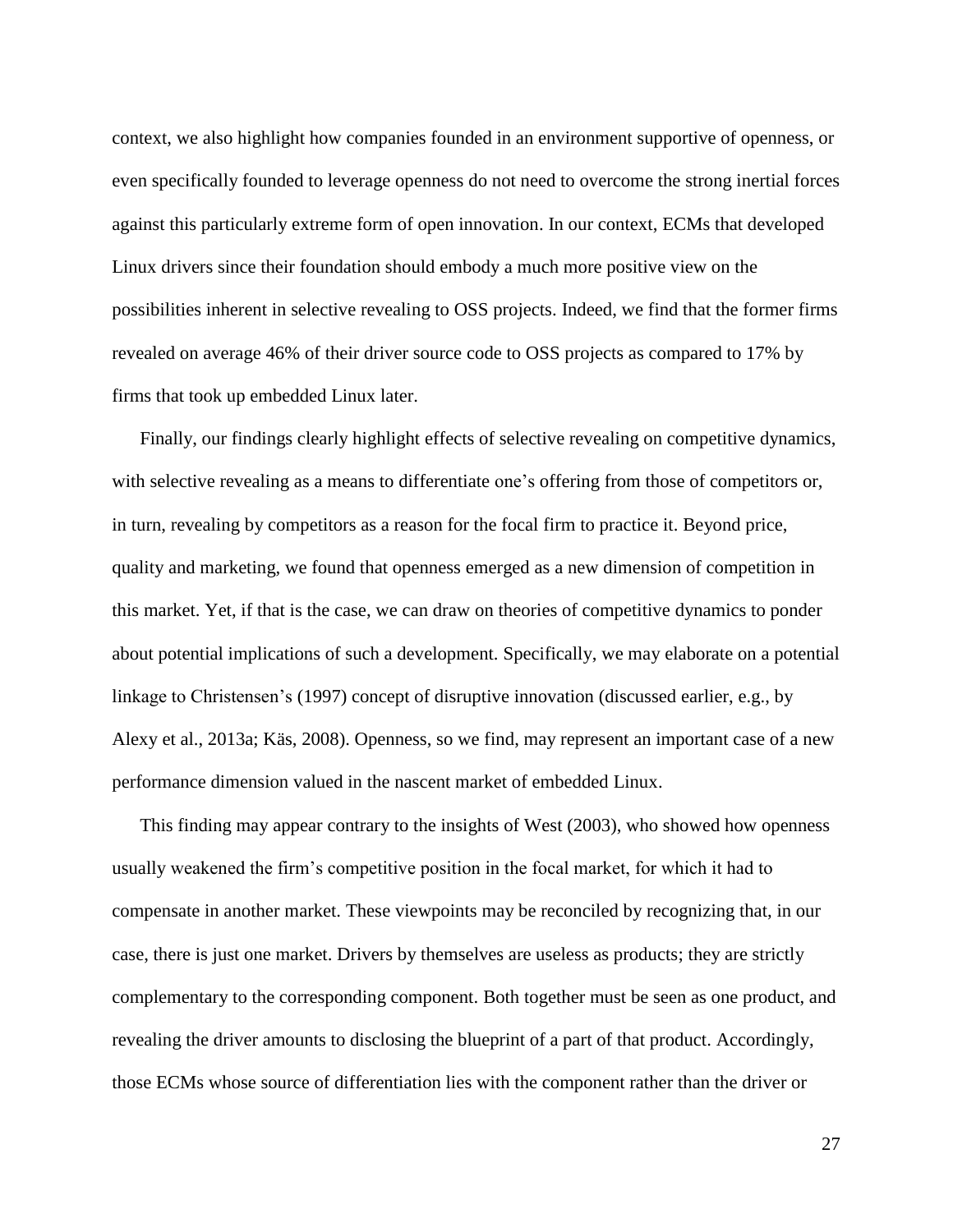whose product overall is not leading-edge will not lose much technology-based competitive advantage through selective revealing. At the same time, given increasing customer demand for openness, selective revealing has a positive effect on these firms' competitive position vis-à-vis competitors that did not disclose their code. Intel's move to make its graphics card drivers OSS to better compete with the (higher performance) offers of ATI and NVidia [\(Shankland, 2006\)](#page-36-10) illustrates this logic.

In this vein, we strongly feel that future research should look into what characteristics render a market particularly prone to the developments we observe. In addition, if increasing openness is found to regularly be the result of more openly articulated customer preferences, future research may look into how to identify the right customers, a question of general interest to research on disruption.

#### **6.2 Boundary conditions, limitations and suggestions for future research**

Our study faces a number of limitations. To start with, our quantitative analysis rests on a crosssectional analysis of 67 observations. In addition, the industry in which our study is set may feature idiosyncrasies limiting the generalizability of our findings. In particular, we did not encounter a firm that entirely abandoned selective revealing after having adopted it, yet it seems plausible that such cases should occur. While we have tried to be explicit about these issues and to address them to our ability, some concerns may remain, which may at the same time offer significant opportunities for future research.

At the same time, our study should have external validity for industries bearing the following characteristics: (a) stout IP protection, since it implies a potential for increased openness; (b) fragmented markets, which imply high transaction cost of individual NDAs [\(Henkel and](#page-35-10)  [Baldwin, 2011\)](#page-35-10); and (c) strong needs for downstream customization and thus (latent) customer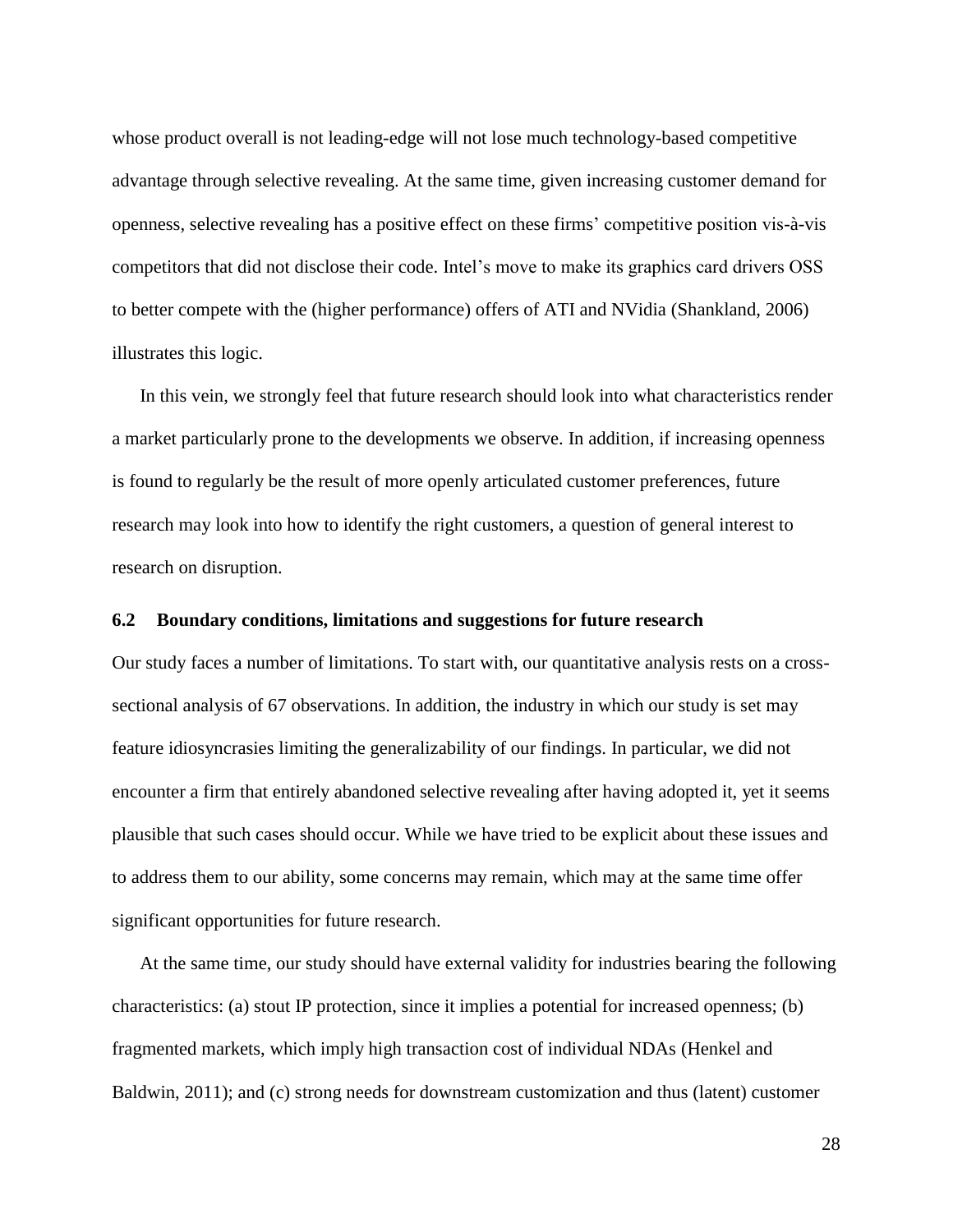preferences for openness. While these may seem restrictive conditions at first sight, earlier work on selective revealing has shown how these conditions may be present in industries as diverse as synthetic biology, furniture, the built environment, or agriculture [\(Füller, 2010;](#page-35-15) [e.g., Henkel and](#page-35-16)  [Maurer, 2009;](#page-35-16) [Kloppenburg, 2010\)](#page-36-15). Also, this literature makes clear how the arguments we have put forward on data from 2006 and earlier are still fully relevant to today's business environment in which many industries remain largely "closed," and which, accordingly, are likely to undergo the same processes we have documented at some point in the future. We suggest that future research specifically target these as opportunities to enrich our understanding of how and why industries and firms within these become more open over time, and which factors moderate this process.

#### **6.3 Implications for management**

For practicing managers, our results are further evidence of the fact that open models of innovation need to be put on the radar screens of top-level management. In particular our proposed link to the concept of disruptive innovation challenges managers to be on the lookout for customers demanding and competitors implementing open models of innovation. It also raises questions about how to respond to this issue through organization design, and insights from work on disruptive innovation may suggest that the right response would be to install a separate organizational unit tasked with this challenge. Finally, our findings highlight a new competitive weapon for managers in companies that are not technology or market leaders. By betting on being open, some of these companies may be able to significantly increase their competitiveness.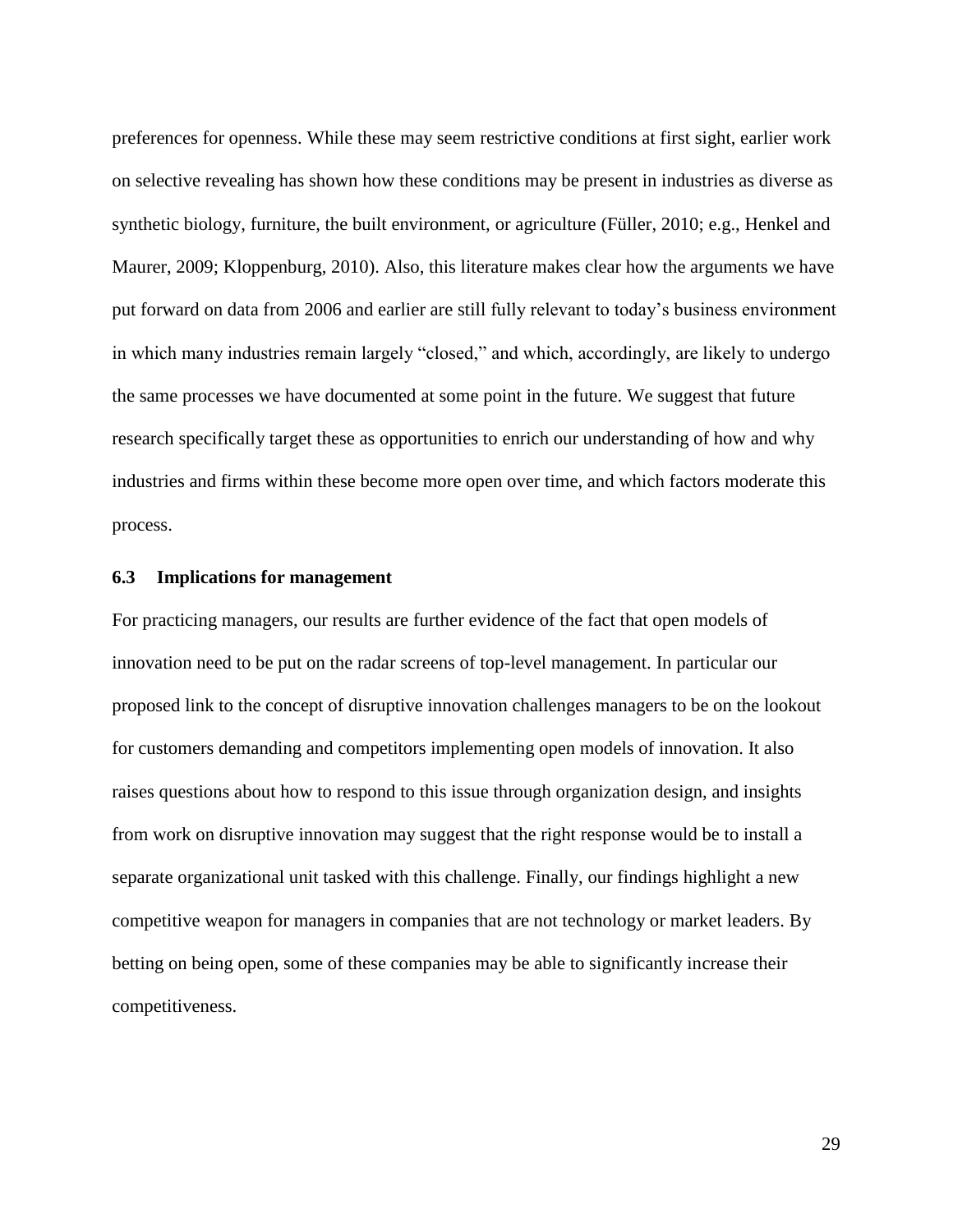**Tables and Figures** 



## **Figure 1: Combinations of secrecy and legal exclusion rights**

**Figure 2: Histogram of share of revealed driver source code**

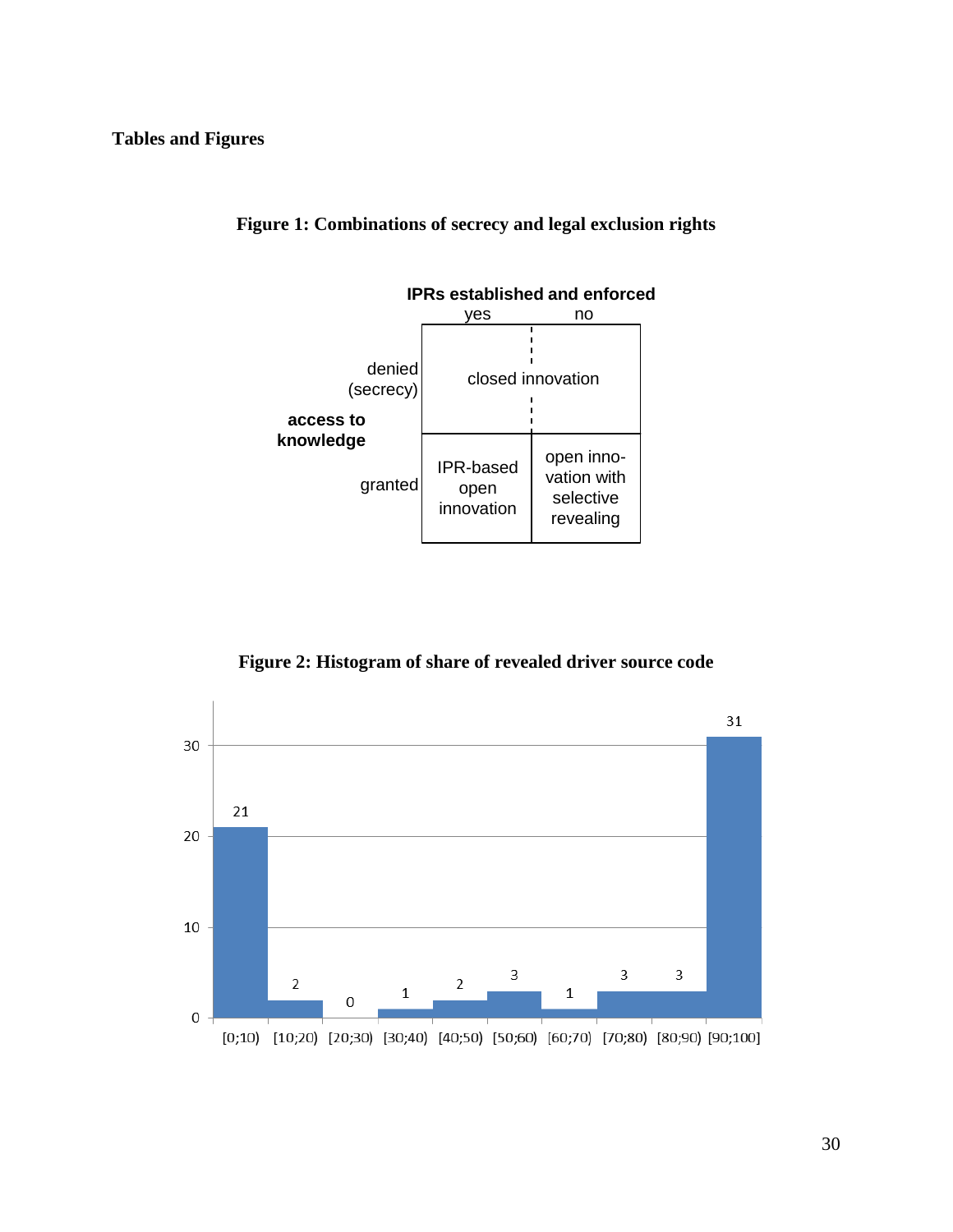

## **Figure 3: Linux as a trigger to rethink industry practice**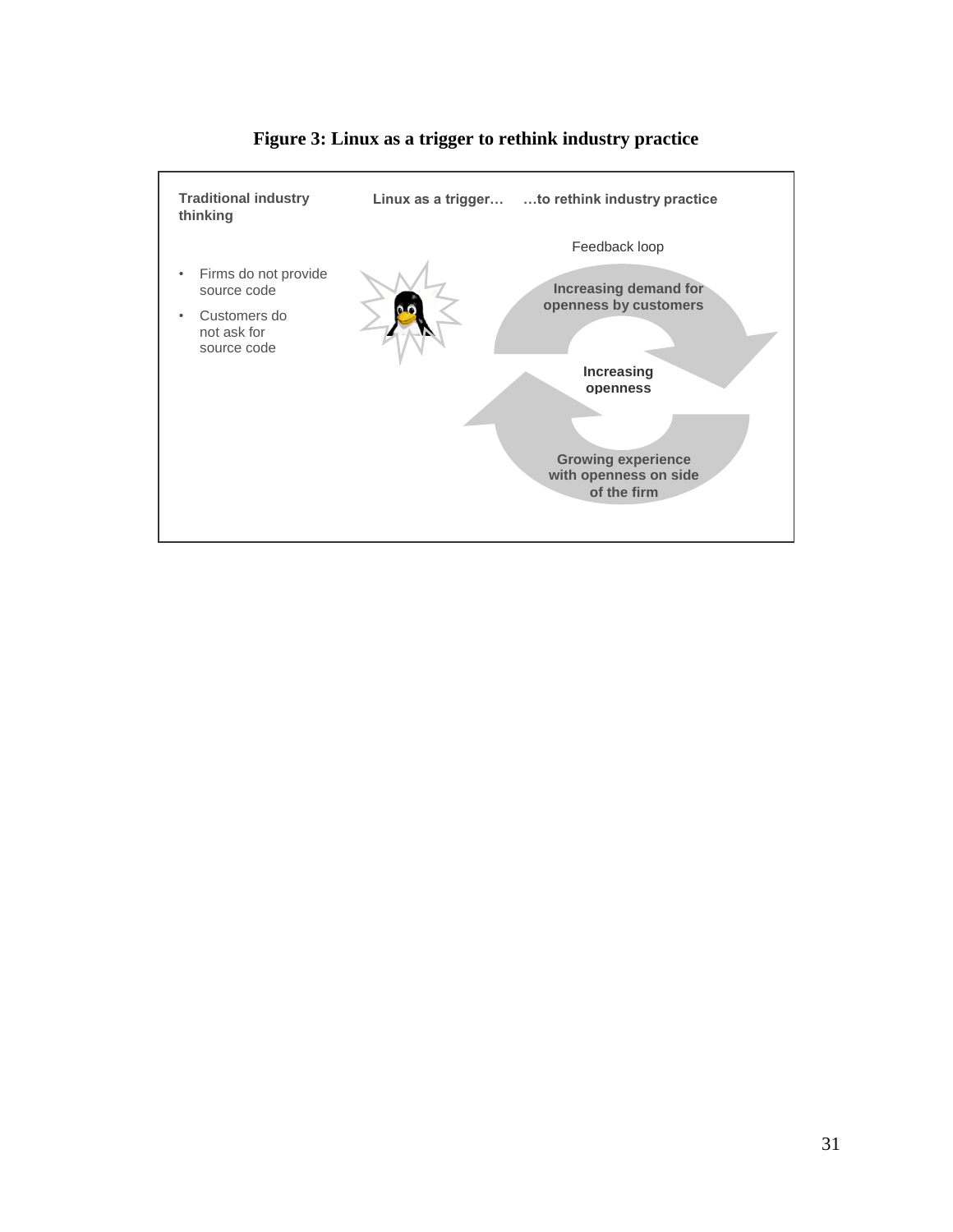| Marketing reasons (Cronbach's alpha: 0.71)                                        | <i>factor loading</i> | mean |
|-----------------------------------------------------------------------------------|-----------------------|------|
| It opens more doors for our hardware because it allows for more custom solutions. | 0.76                  | 3.70 |
| Cooperation with the open source community is good marketing.                     | 0.68                  | 3.59 |
| We want to appear as a good player in the open source community.                  | 0.65                  | 3.83 |
| Revealing good code is a signal of quality for our products.                      | 0.81                  | 3.59 |

| Technical reasons (Cronbach's alpha: 0.78)                                          | <i>factor loading</i> | mean |
|-------------------------------------------------------------------------------------|-----------------------|------|
| We get better and faster testing and debugging.                                     | 0.80                  | 3.38 |
| It allows third parties to develop complementary software and hardware more easily. | 0.71                  | 3.46 |
| It reduces our maintenance effort.                                                  | 0.70                  | 3.17 |
| This way, our products stay compatible to other products.                           | 0.70                  | 3.14 |
| Others develop the code further and reveal their developments in return.            | 0.74                  | 3.36 |
| We often do not have sufficient resources to make all developments on our own.      | 0.49                  | 2.92 |

# **Table 1: Items underlying market-related and technical benefits questions**

|                   | Degree of revealing | Customer pressure  | Marketing benefits       | <b>Technical benefits</b> | embedded Linux<br>Experience with | Founded in context | Experience<br>Revealing | Perceived legal<br>obligation | Large company      | Medium-sized<br>company<br>$\widehat{=}$ | mainly chips<br>$\overline{11}$ | cards<br>mainly DAQ<br>12) |
|-------------------|---------------------|--------------------|--------------------------|---------------------------|-----------------------------------|--------------------|-------------------------|-------------------------------|--------------------|------------------------------------------|---------------------------------|----------------------------|
|                   | $\bigcap$           | $\widehat{\Omega}$ | $\widehat{\mathfrak{D}}$ | $\widehat{+}$             | 5                                 | $\widehat{\circ}$  | $\widehat{\tau}$        | $\widehat{\infty}$            | $\widehat{\sigma}$ |                                          |                                 |                            |
| 1)                |                     |                    |                          |                           |                                   |                    |                         |                               |                    |                                          |                                 |                            |
| 2)                | 0.193               | $\mathbf{1}$       |                          |                           |                                   |                    |                         |                               |                    |                                          |                                 |                            |
| 3)                | 0.292               | 0.264              |                          |                           |                                   |                    |                         |                               |                    |                                          |                                 |                            |
| $\left( 4\right)$ | 0.238               | 0.279              | 0.616                    |                           |                                   |                    |                         |                               |                    |                                          |                                 |                            |
| 5)                | $-0.025$            | 0.106              | 0.199                    | $-0.019$                  | 1                                 |                    |                         |                               |                    |                                          |                                 |                            |
| 6)                | 0.116               | $-0.054$           | 0.225                    | 0.147                     | $-0.076$                          |                    |                         |                               |                    |                                          |                                 |                            |
| 7)                | 0.679               | 0.324              | 0.421                    | 0.19                      | 0.416                             | 0.08               |                         |                               |                    |                                          |                                 |                            |
| 8)                | $-0.009$            | 0.088              | 0.185                    | 0.035                     | 0.054                             | $-0.418$           | 0.004                   |                               |                    |                                          |                                 |                            |
| 9)                | 0.045               | $-0.003$           | $-0.073$                 | $-0.016$                  | 0.307                             | $-0.327$           | 0.157                   | 0.191                         |                    |                                          |                                 |                            |
| 10)               | $-0.047$            | $-0.1$             | $-0.023$                 | $-0.123$                  | $-0.158$                          | $-0.099$           | $-0.13$                 | 0.037                         | $-0.731$           |                                          |                                 |                            |
| 11)               | 0.21                | 0.044              | 0.178                    | 0.069                     | 0.231                             | 0.047              | 0.257                   | 0.156                         | 0.422              | $-0.244$                                 |                                 |                            |
| 12)               | 0.006               | $-0.137$           | $-0.147$                 | $-0.103$                  | 0.197                             | $-0.218$           | $-0.054$                | $-0.047$                      | 0.005              | 0.057                                    | $-0.24$                         |                            |
| Mean              | 57.39               | 3.78               | $\boldsymbol{0}$         | $\boldsymbol{0}$          | 6.42                              | 0.18               | 1.85                    | 3.71                          | 0.33               | 0.52                                     | 0.21                            | 0.18                       |
| S.D.              | 44.32               | 0.95               | $\mathbf{1}$             | $\mathbf{1}$              | 2.59                              | 0.39               | 0.87                    | 0.98                          | 0.47               | 0.5                                      | 0.41                            | 0.39                       |
| Min               | $\boldsymbol{0}$    | $\mathbf{1}$       | $-3.94$                  | $-2.85$                   | $\mathbf{1}$                      | $\boldsymbol{0}$   | $\mathbf{1}$            | $\mathbf{1}$                  | $\boldsymbol{0}$   | $\boldsymbol{0}$                         | $\boldsymbol{0}$                | $\boldsymbol{0}$           |
| Max               | 100                 | 5                  | 1.92                     | 2.19                      | 16                                | $\mathbf{1}$       | 3                       | 5                             | $\mathbf{1}$       | $\mathbf{1}$                             | $\mathbf{1}$                    | 1                          |

**Table 2: Correlations and descriptive statistics for all variables (N=67)**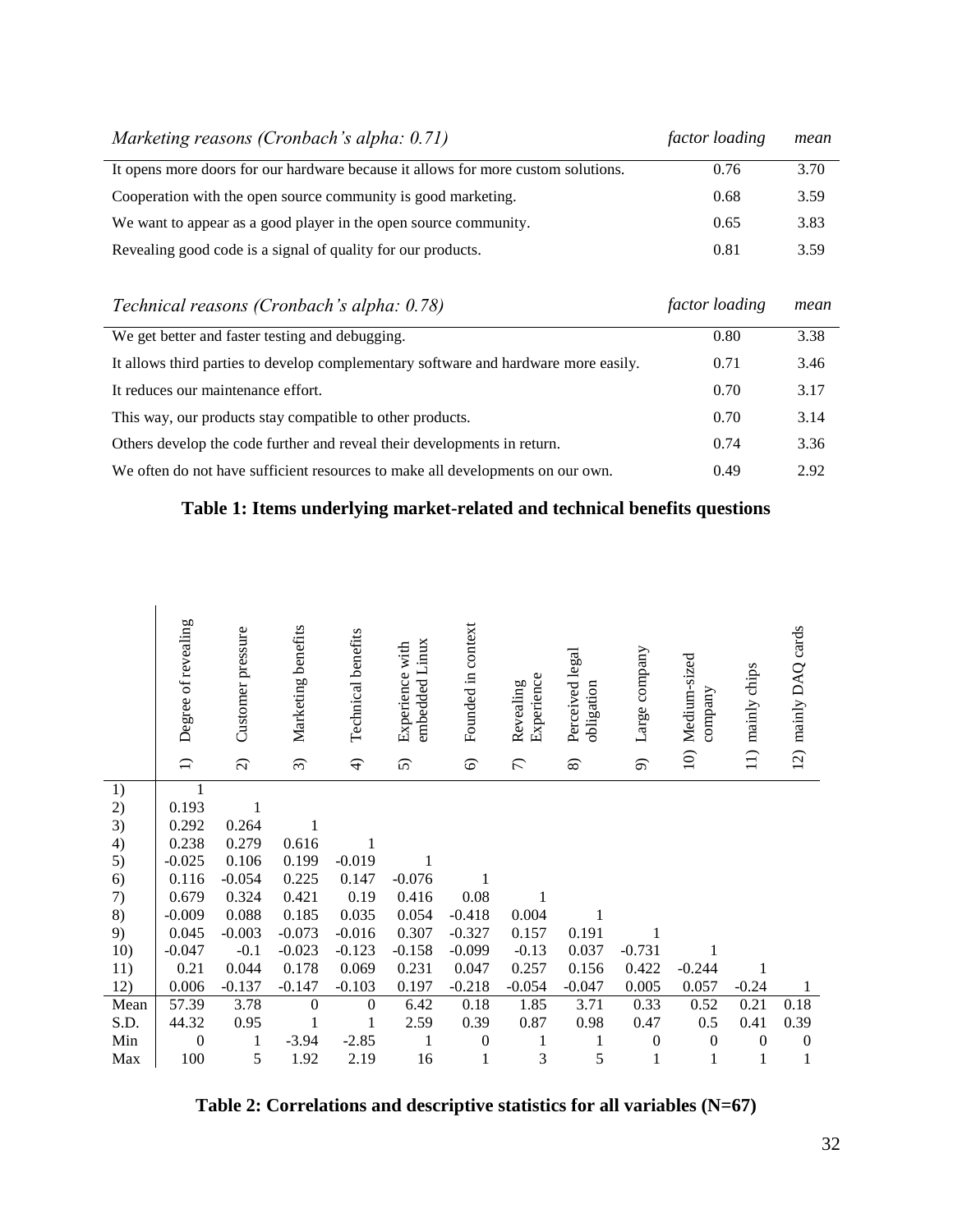|                                                                                                                          | 2000  | 2003  | 2006  |
|--------------------------------------------------------------------------------------------------------------------------|-------|-------|-------|
| (a) Number of ECMs providing Linux drivers                                                                               | 35    | 56    | 67    |
| (b) Number of ECMs revealing at least some of their drivers                                                              | 21    | 36    | 46    |
| (c) Share of ECMs revealing at least some of their drivers                                                               | 60,0% | 64,3% | 68,7% |
|                                                                                                                          |       |       |       |
| Average share of drivers revealed on website or to OSS projects<br>among ECMs that provided Linux drivers                |       |       |       |
| $(d) \dots$ in the respective year                                                                                       | 52,0% | 54,6% | 57,4% |
| $(e) \dots$ since 2000 or earlier                                                                                        | 52,0% | 60,1% | 61,3% |
| (f)  in 2003 but not in 2000                                                                                             |       | 45,2% | 56,0% |
| $(g) \dots$ in 2006 but not in 2003                                                                                      |       |       | 47,7% |
|                                                                                                                          |       |       |       |
| Average share of drivers revealed to OSS projects among ECMs that<br>provided Linux drivers                              |       |       |       |
| $(h) \dots$ in the respective year                                                                                       | 22,0% | 17,0% | 22,0% |
| $(i)$ since 2000 or earlier                                                                                              | 22,0% | 26,7% | 28,7% |
| (j)  in 2003 but not in 2000                                                                                             |       | 1,0%  | 21,4% |
| (k)  in 2006 but not in 2003                                                                                             |       |       | 1,8%  |
|                                                                                                                          |       |       |       |
| Number of ECMs selectively revealing drivers on website or to OSS<br>projects among firms that provided Linux drivers of |       |       |       |
| (1)  all firms $(N=67)$                                                                                                  | 21    | 36    | 46    |
| (m)  those releasing code since 2000 or earlier $(N=35)$                                                                 | 21    | 24    | 25    |
| (n)  those releasing code since 2003 ( $N=21$ )                                                                          |       | 12    | 15    |
| (o)  those releasing code since 2006 ( $N=11$ )                                                                          |       |       | 6     |
|                                                                                                                          |       |       |       |
| Number of ECMs selectively revealing drivers to OSS projects among<br>firms that provided Linux drivers of               |       |       |       |
| (p)  all firms $(N=67)$                                                                                                  | 13    | 17    | 25    |
| (q)  those releasing code since 2000 or earlier $(N=35)$                                                                 | 13    | 16    | 17    |
| $(r)$ those releasing code since 2003 (N=21)                                                                             |       | 1     | 7     |
| (s)  those releasing code since 2006 ( $N=11$ )                                                                          |       |       | 1     |

# **Table 3: Extent of revealing of driver source code**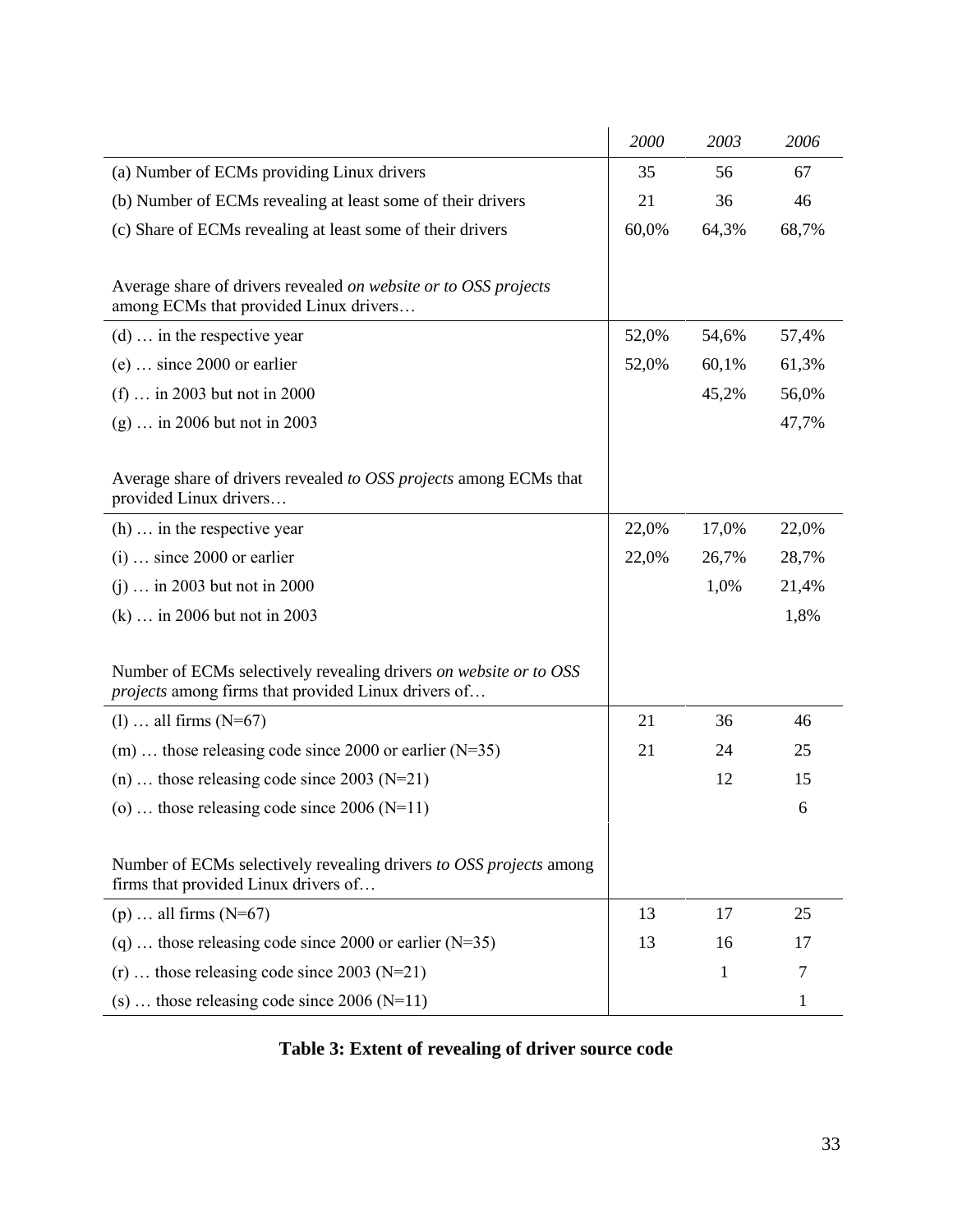| Independent                |               | Revealing in general |                 | <b>Revealing to OSS project</b> |              |                 |  |  |
|----------------------------|---------------|----------------------|-----------------|---------------------------------|--------------|-----------------|--|--|
| variables                  | $(1)$ Probit: | $(2)$ Tobit:         | $(3)$ Probit    | $(4)$ Probit:                   | $(5)$ Tobit: | $(6)$ Probit    |  |  |
|                            | Revealing     | Degree               | $(<100, = 100)$ | Revealing                       | Degree       | $(<100, = 100)$ |  |  |
| Customer pressure          | $0.372*$      | $-0.827$             | 0.232           | 0.097                           | $-6.834$     | $-1.027$        |  |  |
|                            | (0.188)       | (7.116)              | (0.308)         | (0.208)                         | (8.716)      | (0.899)         |  |  |
| Marketing benefits         | 0.368         | $-17.348$            | $-0.994*$       | 0.313                           | $-44.126*$   | $-2.567\dagger$ |  |  |
|                            | (0.263)       | (10.355)             | (0.471)         | (0.264)                         | (17.310)     | (1.505)         |  |  |
| <b>Technical benefits</b>  | 0.003         | 18.992*              | $1.176**$       | 0.301                           | 42.123**     | 2.816†          |  |  |
|                            | (0.222)       | (8.369)              | (0.435)         | (0.230)                         | (9.407)      | (1.652)         |  |  |
| Experience with emb. Linux | $-0.061$      | $-10.688**$          | $-0.425\dagger$ | $0.119\dagger$                  | $-4.148$     | $-0.336$        |  |  |
|                            | (0.076)       | (3.413)              | (0.221)         | (0.070)                         | (3.198)      | (0.355)         |  |  |
| Founded in context         | 0.524         | 19.184               | 1.234           | 0.581                           | 56.748*      |                 |  |  |
|                            | (0.617)       | (17.477)             | (1.072)         | (0.551)                         | (21.580)     |                 |  |  |
| Revealing Experience       |               | 37.590**             | $1.321*$        |                                 | 32.614*      | 1.739           |  |  |
|                            |               | (10.506)             | (0.579)         |                                 | (12.533)     | (1.188)         |  |  |
| Perceived legal obligation | 0.055         |                      |                 | 0.033                           |              |                 |  |  |
|                            | (0.209)       |                      |                 | (0.209)                         |              |                 |  |  |
| Large company              |               | 40.637               | 2.458           |                                 | 58.729*      |                 |  |  |
|                            |               | (24.426)             | (1.532)         |                                 | (23.324)     |                 |  |  |
| Medium-sized company       |               | 38.154*              | 2.838*          |                                 | 49.800*      |                 |  |  |
|                            |               | (18.768)             | (1.297)         |                                 | (21.293)     |                 |  |  |
| mainly chips               | 0.765         | 13.245               | $1.273\dagger$  |                                 |              |                 |  |  |
|                            | (0.556)       | (17.468)             | (0.731)         |                                 |              |                 |  |  |
| mainly DAQ cards           | 0.215         | 38.762†              | 0.212           | $-0.208$                        | 0.596        |                 |  |  |
|                            | (0.476)       | (19.892)             | (0.754)         | (0.490)                         | (18.809)     |                 |  |  |
| Constant                   | $-0.928$      | 45.056               | $-3.833*$       | $-1.716$                        | $-10.200$    | 0.713           |  |  |
|                            | (1.195)       | (36.497)             | (1.812)         | (1.241)                         | (41.980)     | (2.184)         |  |  |
| Observations               | 67            | 46                   | 46              | 67                              | 25           | 25              |  |  |
| Wald/LR, chi <sup>2</sup>  | 13.9          | 28.0                 | 28.6            | 17.0                            | 28.0         | 13.9            |  |  |
| p value                    | 0.0400        | 0.002                | 0.003           | 0.018                           | 0.001        | 0.016           |  |  |
| Pseudo R-squared           | 0.1584        | 0.10                 | 0.42            | 0.19                            | 0.13         | 0.51            |  |  |

Standard errors in parentheses. \*\* p<0.01, \* p<0.05, † p<0.1. All tests are two-sided.

# **Table 4: Revealing of source code: Regression results**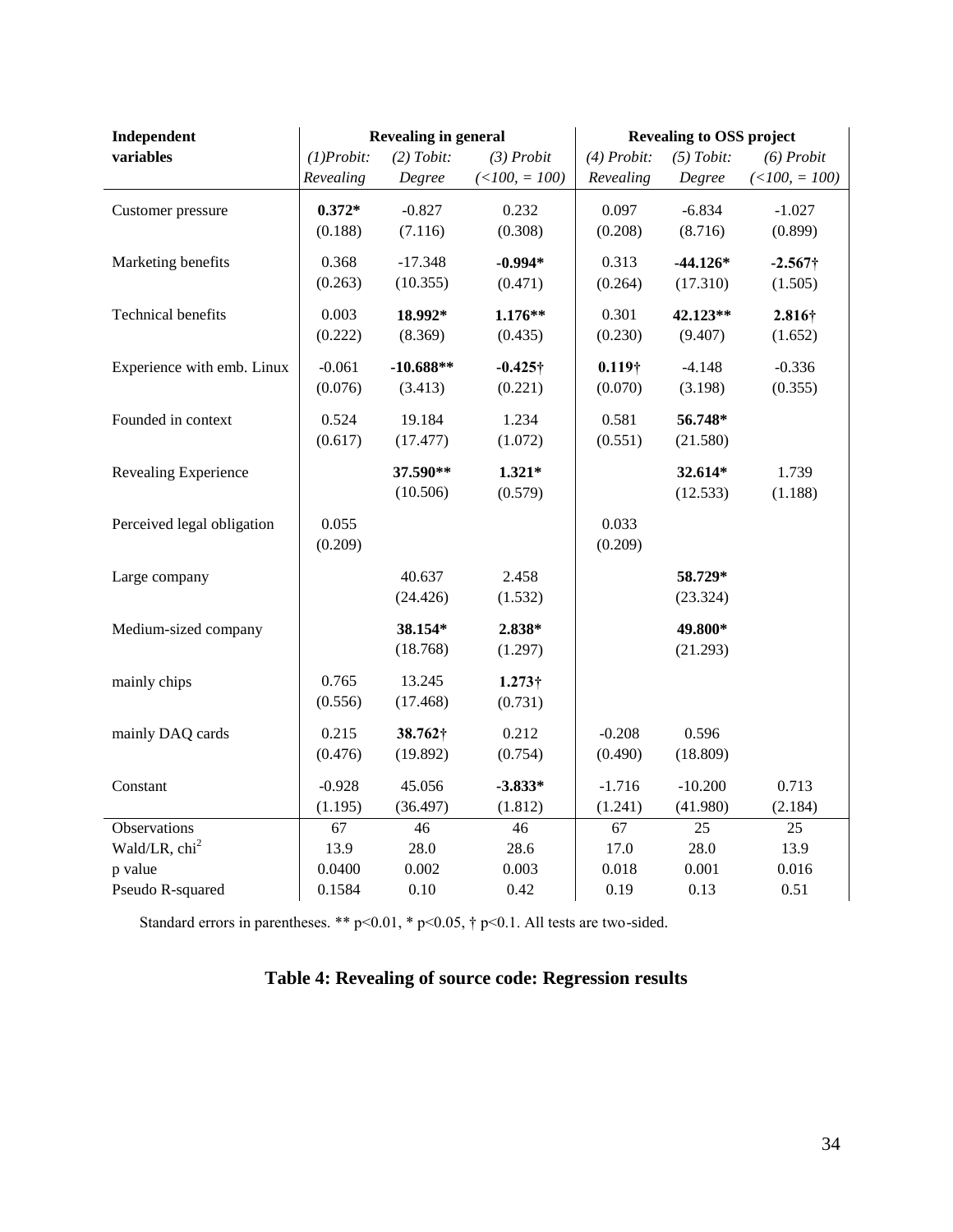## **References**

<span id="page-34-7"></span>Afuah, A.N., Tucci, C.L., 2012. Crowdsourcing as a solution to distant search. Academy of Management Review 37.

<span id="page-34-11"></span>Alexy, O., Criscuolo, P., Salter, A., 2009. Does IP strategy have to cripple open innovation? Sloan Management Review 51, 71-77.

<span id="page-34-5"></span>Alexy, O., Dahlander, L., 2013. Managing open innovation, in: Dodgson, M., Gann, D., Phillips, N. (Eds.), Handbook of innovation management. Oxford University Press, Oxford, UK, p. forthcoming.

<span id="page-34-8"></span>Alexy, O., George, G., Salter, A., 2013a. Cui bono? The selective revealing of knowledge and its implications for innovative activity. Academy of Management Review 38, 270–291.

<span id="page-34-4"></span>Alexy, O., Henkel, J., Wallin, M.W., 2013b. From closed to open: Job role changes, individual predispositions, and the adoption of commercial open source software development. Research Policy 42, 1325-1340.

<span id="page-34-0"></span>Arora, A., Fosfuri, A., Gambardella, A., 2001. Markets for technology: The economics of innovation and corporate strategy. MIT Press, Cambridge, MA.

<span id="page-34-12"></span>Asay, M., 2007. Open-source code, but is it an open-source business?, (downloaded on August 26, 2013 from [http://news.cnet.com/8301-13505\\_3-9804666-16.html\)](http://news.cnet.com/8301-13505_3-9804666-16.html).

<span id="page-34-9"></span>Baldwin, C.Y., von Hippel, E., 2011. Modeling a paradigm shift: From producer innovation to user and open collaborative innovation. Organization Science 22, 1399-1417.

<span id="page-34-14"></span>Bergkvist, L., Rossiter, J.R., 2007. The predictive validity of multiple-item versus single-item measures of the same constructs. Journal of Marketing Research 44, 175-184.

<span id="page-34-10"></span>Cassiman, B., Veugelers, R., 2002. R&D cooperation and spillovers: Some empirical evidence from Belgium. American Economic Review 92, 1169-1184.

<span id="page-34-1"></span>Chesbrough, H.W., 2003. Open innovation: The new imperative for creating and profiting from technology. Harvard Business School Press, Boston.

<span id="page-34-2"></span>Chesbrough, H.W., 2006a. Open business models: How to thrive in the new innovation landscape. Harvard Business School Press, Cambridge, MA.

Chesbrough, H.W., 2006b. Open innovation: A new paradigm for understanding, in: Chesbrough, H.W., Vanhaverbeke, W., West, J. (Eds.), Open innovation: Researching a new paradigm. Oxford University Press, Oxford, UK, pp. 1-12.

<span id="page-34-3"></span>Chesbrough, H.W., Appleyard, M.M., 2007. Open innovation and strategy. California Management Review 50, 57-74.

<span id="page-34-13"></span>Christensen, C.M., 1997. The innovator's dilemma: When new technologies cause great firms to fail. Harvard Business School Press, Cambridge, MA.

<span id="page-34-6"></span>Christensen, J.F., Olesen, M.H., Kjær, J.S., 2005. The industrial dynamics of open innovation--evidence from the transformation of consumer electronics. Research Policy 34, 1533-1549.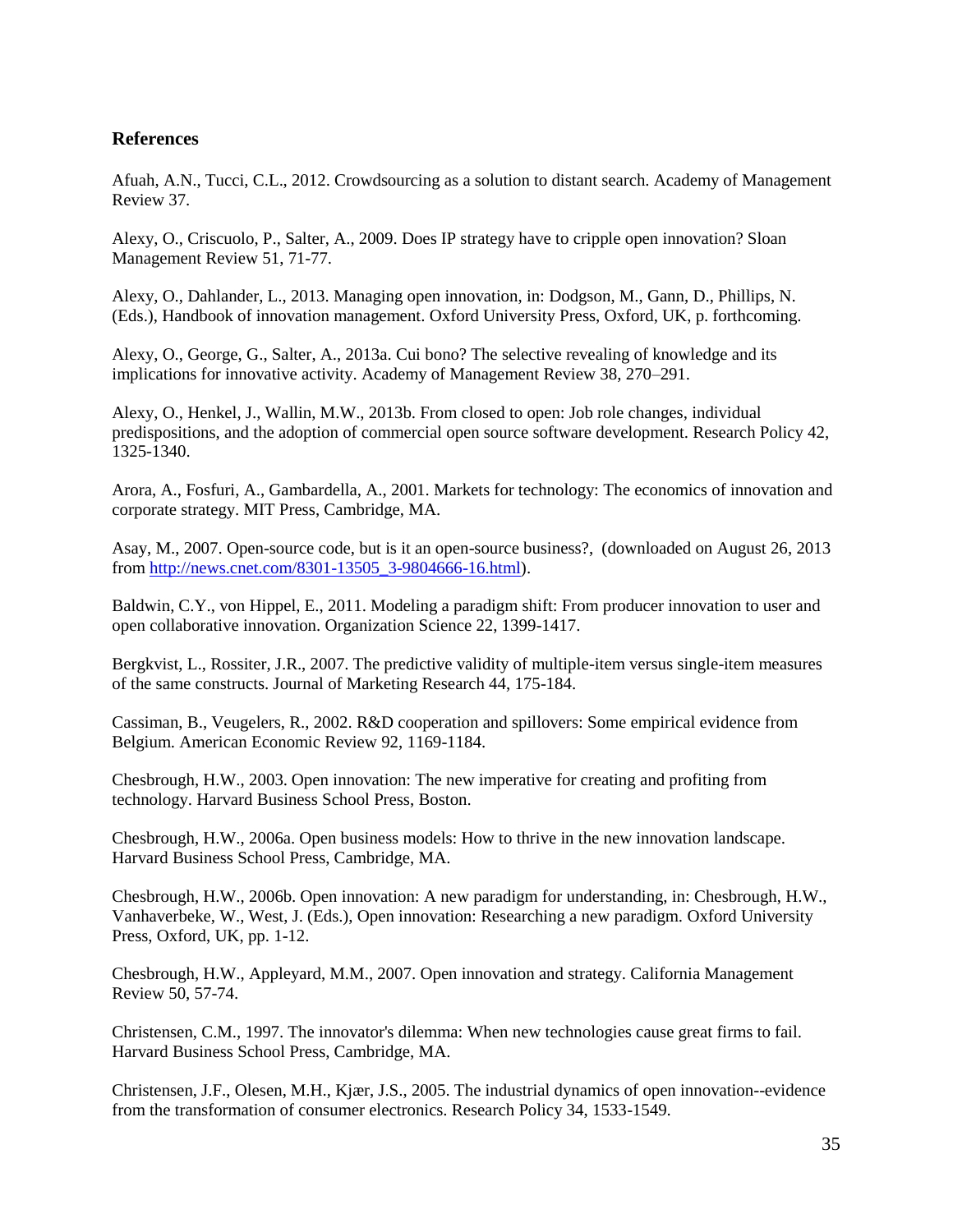<span id="page-35-5"></span>Clarkson, G., Toh, P.K., 2010. 'Keep out' signs: The role of deterrence in the competition for resources. Strategic Management Journal 31, 1202-1225.

<span id="page-35-4"></span>Dahlander, L., Gann, D.M., 2010. How open is innovation? Research Policy 39, 699-709.

<span id="page-35-2"></span>Edmondson, A.C., McManus, S.E., 2007. Methodological fit in management field research. Academy of Management Review 32, 1155-1179.

<span id="page-35-11"></span>Eisenhardt, K.M., 1989. Building theories from case study research. Academy of Management Review 14, 532-550.

<span id="page-35-13"></span>Eisenhardt, K.M., Graebner, M.E., 2007. Theory building from cases: Opportunities and challenges. Academy of Management Journal 50, 25-32.

<span id="page-35-0"></span>Enkel, E., Gassmann, O., Chesbrough, H., 2009. Open R&D and open innovation: Exploring the phenomenon. R&D Management 39, 311-316.

<span id="page-35-7"></span>Fosfuri, A., Giarratana, M.S., Luzzi, A., 2008. The penguin has entered the building: The commercialization of open source products. Organization Science 19, 292-305.

<span id="page-35-15"></span>Füller, J., 2010. Refining virtual co-creation from a consumer perspective. California Management Review 52, 98-122.

<span id="page-35-6"></span>Hagedoorn, J., Ridder, A.-K., 2012. Open innovation, contracts, and intellectual property rights: An exploratory empirical study, Research Policy Special Issue Conference "Open Innovation: New Insights and Evidence", London, UK.

<span id="page-35-9"></span>Harhoff, D., Henkel, J., von Hippel, E., 2003. Profiting from voluntary information spillovers: How users benefit by freely revealing their innovations. Research Policy 32, 1753-1769.

<span id="page-35-3"></span>Henderson, B., 2006. Linux loadable kernel module howto: Copyright considerations with lkms, (downloaded on March 21 2013 from [http://www.tldp.org/HOWTO/Module-HOWTO/copyright.html.\)](http://www.tldp.org/HOWTO/Module-HOWTO/copyright.html.)

<span id="page-35-1"></span>Henkel, J., 2006. Selective revealing in open innovation processes: The case of Embedded Linux. Research Policy 35, 953-969.

<span id="page-35-10"></span>Henkel, J., Baldwin, C.Y., 2011. Modularity for value appropriation: Drawing the boundaries of intellectual property Harvard Business School Finance Working Paper No. 11-054

<span id="page-35-16"></span>Henkel, J., Maurer, S.M., 2009. Parts, property and sharing. Nature Biotechnology 27, 1095-1098.

<span id="page-35-8"></span>Jeppesen, L.B., Lakhani, K.R., 2010. Marginality and problem-solving effectiveness in broadcast search. Organization Science 21, 1016-1033.

<span id="page-35-12"></span>Jick, T.D., 1979. Mixing qualitative and quantitative methods: Triangulation in action. Administrative Science Quarterly 24, 602-611.

<span id="page-35-14"></span>Kahl, S., 2006. Considering the customer: Determinants and impact of using technology, (downloaded on February 7 2008 fro[m http://www.chicagobooth.edu/research/workshops/orgs-markets/docs/kahl](http://www.chicagobooth.edu/research/workshops/orgs-markets/docs/kahl-customer.pdf)[customer.pdf\)](http://www.chicagobooth.edu/research/workshops/orgs-markets/docs/kahl-customer.pdf)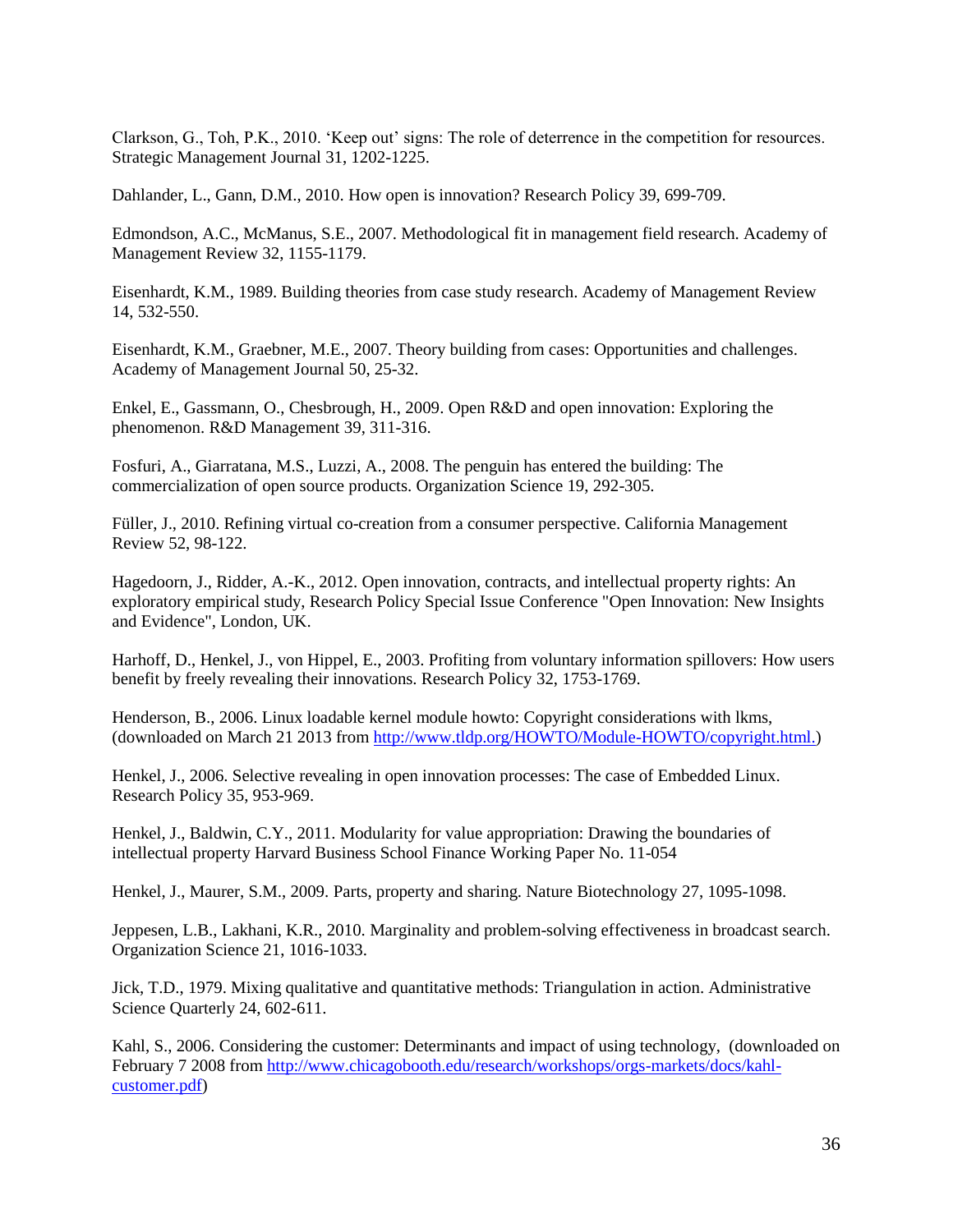<span id="page-36-7"></span>Käs, S., 2008. Rethinking industry practice: The emergence of openness in the embedded component industry, PhD Dissertation, TUM School of Management. Technische Universität München.

<span id="page-36-15"></span>Kloppenburg, J., 2010. Impeding dispossession, enabling repossession: Biological open source and the recovery of seed sovereignty. Journal of Agrarian Change 10, 367-388.

<span id="page-36-13"></span>Maddala, G.S., Lahiri, K., 2009. Introduction to econometrics, 4th ed. John Wiley & Sons, New York.

<span id="page-36-8"></span>Mayring, P., 2004. Qualitative content analysis, in: Flick, U., von Kardoff, E., Steinke, I. (Eds.), A companion to qualitative research. Sage, London, pp. 266-269.

<span id="page-36-9"></span>Miles, M.B., Huberman, A.M., 1994. Qualitative data analysis. SAGE Publications, Thousand Oaks, CA.

<span id="page-36-0"></span>Pisano, G., 2006. Profiting from innovation and the intellectual property revolution. Research Policy 35, 1122-1130.

<span id="page-36-12"></span>Podsakoff, P.M., MacKenzie, S.B., Lee, J.-Y., Podsakoff, N.P., 2003. Common method biases in behavioral research: A critical review of the literature and recommended remedies. Journal of Applied Psychology 88, 879-903.

<span id="page-36-3"></span>Polidoro, F., Toh, P.K., 2011. Letting rivals come close or warding them off? The effects of substitution threat on imitation deterrence. Academy of Management Journal 54, 369-392.

<span id="page-36-2"></span>Raymond, E.S., 1999. The cathedral and the bazaar: Musings on Linux and open source by an accidental revolutionary. O'Reilly, Sebastopol, CA.

<span id="page-36-11"></span>Rossiter, J.R., 2002. The c-oar-se procedure for scale development in marketing. International Journal of Research in Marketing 19, 305-335.

<span id="page-36-10"></span>Shankland, S., 2006. Intel aims for open-source graphics advantage, (downloaded on March 21 2013 from [http://news.cnet.com/Intel-aims-for%20-open-source-graphics-advantage/2100-7344\\_3-](http://news.cnet.com/Intel-aims-for%20-open-source-graphics-advantage/2100-7344_3-6103941.html) [6103941.html\)](http://news.cnet.com/Intel-aims-for%20-open-source-graphics-advantage/2100-7344_3-6103941.html)

<span id="page-36-5"></span>Simcoe, T., 2006. Open standards and intellectual property rights, in: Chesbrough, H., Vanhaverbeke, W., West, J. (Eds.), Open Innovation: Researching a New Paradigm. Oxford University Press, Oxford, UK, pp. 161-183.

<span id="page-36-6"></span>Teece, D.J., 1986. Profiting from technological innovation: Implications for integration, collaboration, licensing and public policy. Research Policy 15, 285-305.

<span id="page-36-14"></span>Tripsas, M., 2008. Customer preference discontinuities: A trigger for radical technological change. Managerial and Decision Economics 29, 79-97.

<span id="page-36-1"></span>West, J., 2003. How open is open enough? Melding proprietary and open source platform strategies. Research Policy 32, 1259–1285.

<span id="page-36-4"></span>West, J., 2006. Does appropriability enable or retard innovation?, in: Chesbrough, H.W., Vanhaverbeke, W., West, J. (Eds.), Open innovation: Researching a new paradigm. Oxford University Press, Oxford, UK, pp. 109-133.